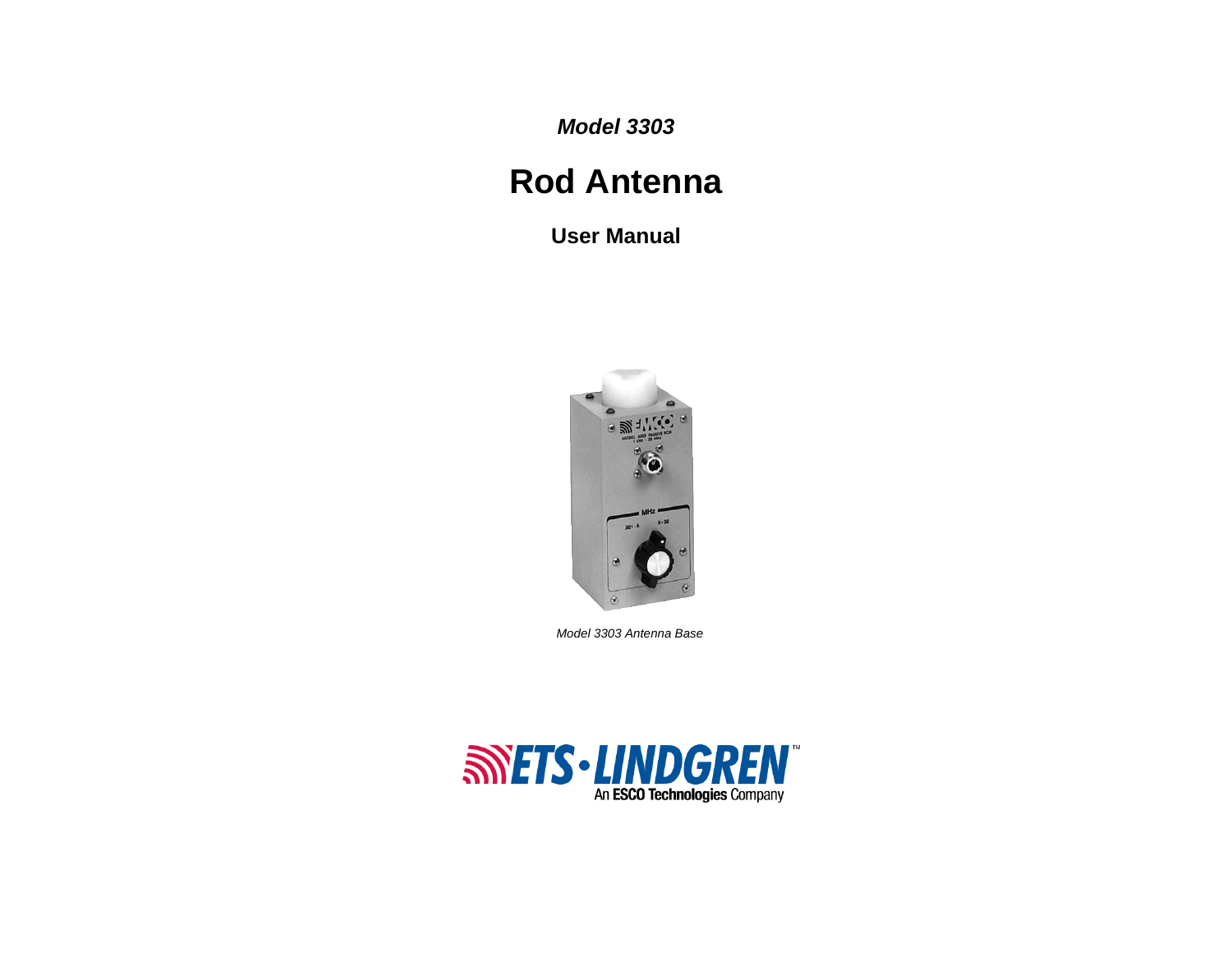ETS-Lindgren L.P. reserves the right to make changes to any product described herein in order to improve function, design, or for any other reason. Nothing contained herein shall constitute ETS-Lindgren L.P. assuming any liability whatsoever arising out of the application or use of any product or circuit described herein. ETS-Lindgren L.P. does not convey any license under its patent rights or the rights of others.

**© Copyright 1993–2011 by ETS-Lindgren L.P. All Rights Reserved. No part of this document may be copied by any means without written permission from ETS-Lindgren L.P.** 

Trademarks used in this document: The *ETS-Lindgren* logo is a trademark of ETS-Lindgren L.P.

| <b>Revision</b> | <b>Description</b>                          | Date              |
|-----------------|---------------------------------------------|-------------------|
| A               | <b>Initial Release</b>                      | October, 1993     |
| в               | Added Model 3305 Kit content                | October, 2002     |
|                 | Rebrand                                     | September, 2010   |
| D               | Updated monopole rod element<br>information | <b>July, 2011</b> |

**Revision Record | MANUAL 3303 | Part #399047, Rev. D**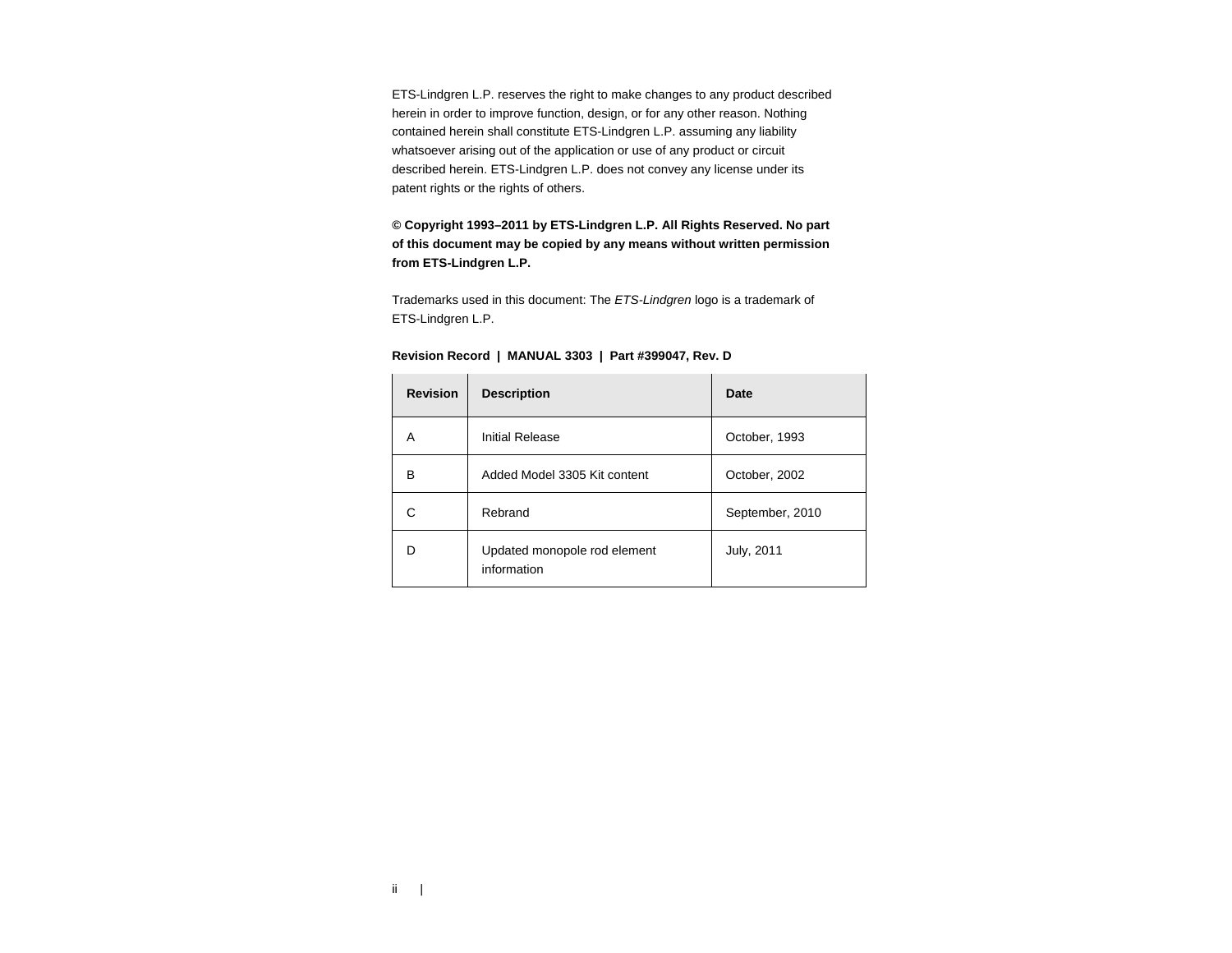# **Table of Contents**

| 4.0 Assembly, Mounting, and Operation  15            |  |
|------------------------------------------------------|--|
|                                                      |  |
|                                                      |  |
|                                                      |  |
|                                                      |  |
|                                                      |  |
|                                                      |  |
|                                                      |  |
|                                                      |  |
|                                                      |  |
|                                                      |  |
|                                                      |  |
|                                                      |  |
| Electric Field Shielding Effectiveness Measurement24 |  |
|                                                      |  |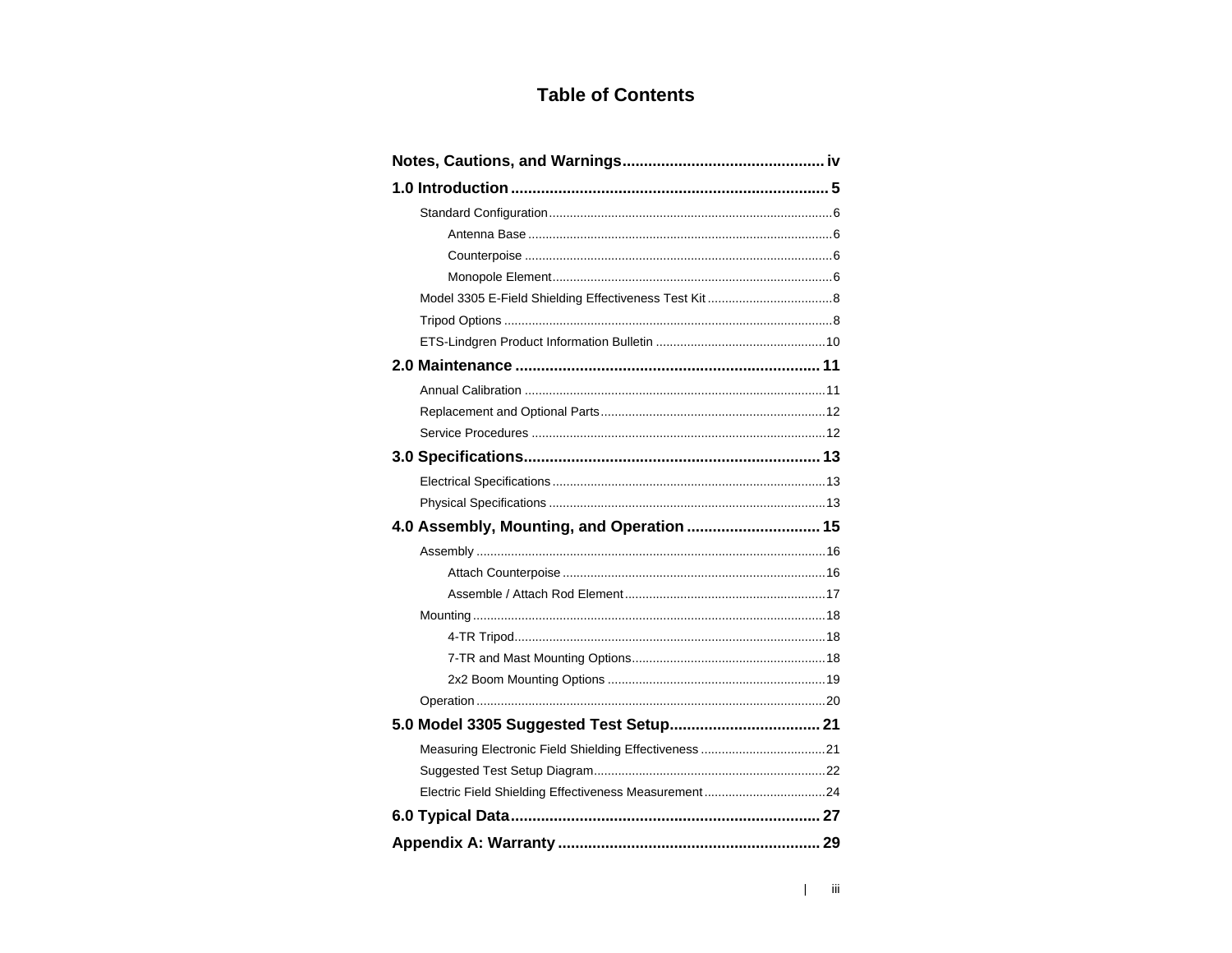## <span id="page-3-0"></span>**Notes, Cautions, and Warnings**

|                | <b>Note:</b> Denotes helpful information intended to<br>provide tips for better use of the product.                                                                             |
|----------------|---------------------------------------------------------------------------------------------------------------------------------------------------------------------------------|
| <b>CAUTION</b> | <b>Caution:</b> Denotes a hazard. Failure to follow<br>instructions could result in minor personal injury<br>and/or property damage. Included text gives proper<br>procedures.  |
| <b>WARNING</b> | <b>Warning:</b> Denotes a hazard. Failure to follow<br>instructions could result in SEVERE personal injury<br>and/or property damage. Included text gives proper<br>procedures. |



See the ETS-Lindgren *Product Information Bulletin* for safety, regulatory, and other product marking information.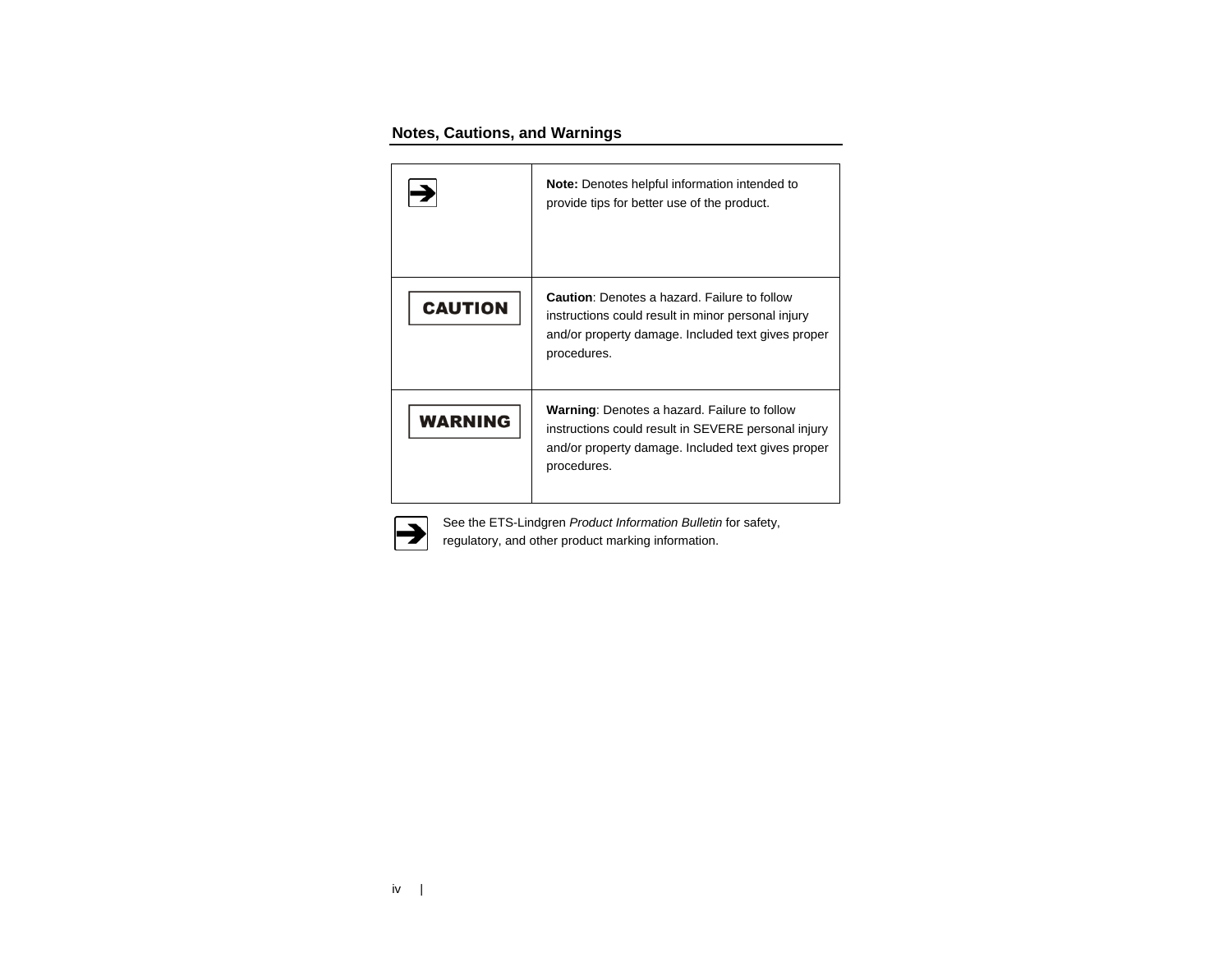## <span id="page-4-0"></span>**1.0 Introduction**

The **ETS-Lindgren Model 3303 Rod Antenna** is a passive broadband electric field monopole transmitting antenna, and may also be used as a passive receive antenna. The Model 3303 has a frequency range of 1 kHz to 30 MHz and features manual band switching between 0.001-5 MHz and 5-30 MHz. The maximum power handled by the Model 3303 is 1 kW.

The base of the Model 3303 is constructed of aluminum, providing strength and portability. The 1/4–20 threaded receptacle in the base is compatible with ETS-Lindgren tripods and most others. The housing contains the band-switching mechanism and a female Type N connector.

Each Model 3303 is individually calibrated per (ESCM) or IEEE Std 291 using NIST traceable equipment. Actual individual calibration factors and a signed *Certificate of Calibration Conformance* are included with each antenna. By knowing the actual antenna factors and performance characteristics instead of typical data, you can more accurately calculate the field strength in your tests.



*Model 3303 Antenna Base and Monopole Element*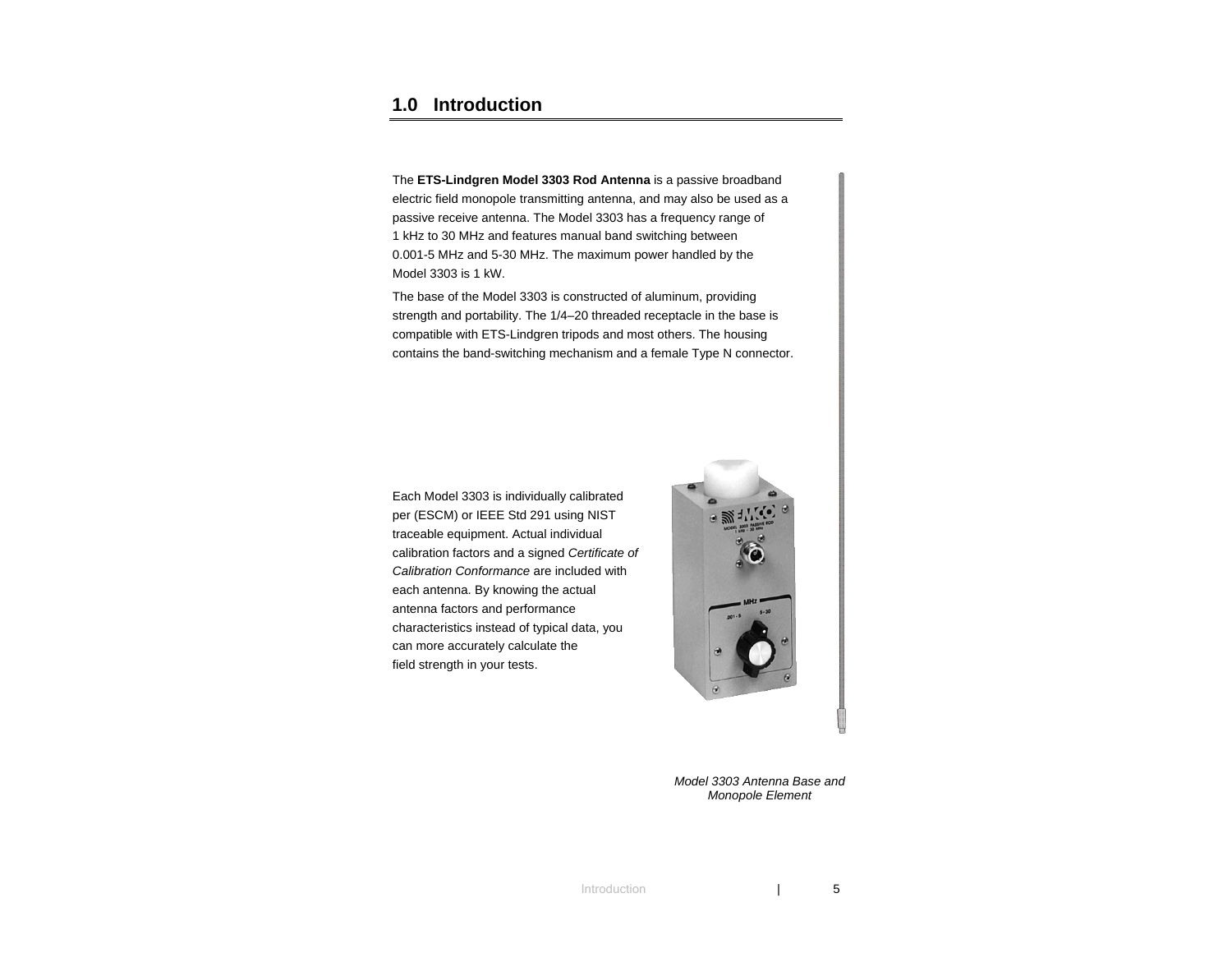### **Standard Configuration**

#### <span id="page-5-0"></span>**ANTENNA BASE**

- Type N connector
- Built-in manual band switch
- Drilled to accept ETS-Lindgren or other tripod mount with standard 1/4–20 threads



#### **COUNTERPOISE**

60 centimeters (not shown)

#### **MONOPOLE ELEMENT**

The monopole element includes these parts for assembly:

- (1) 116474 Rod section without antenna adapter
- (1) 116474 Rod section with antenna adapter
- (1) 116862 Center section

The monopole may be assembled as follows:

- • **For a finished length of 40.95 in (1040 mm)—**Assemble all parts, including the 116862 center section.
- • **For a finished length of 39.37 in (1000 mm)—**Assemble all parts except for the 116862 center section.

See page [17](#page-16-1) for the steps to assemble the monopole.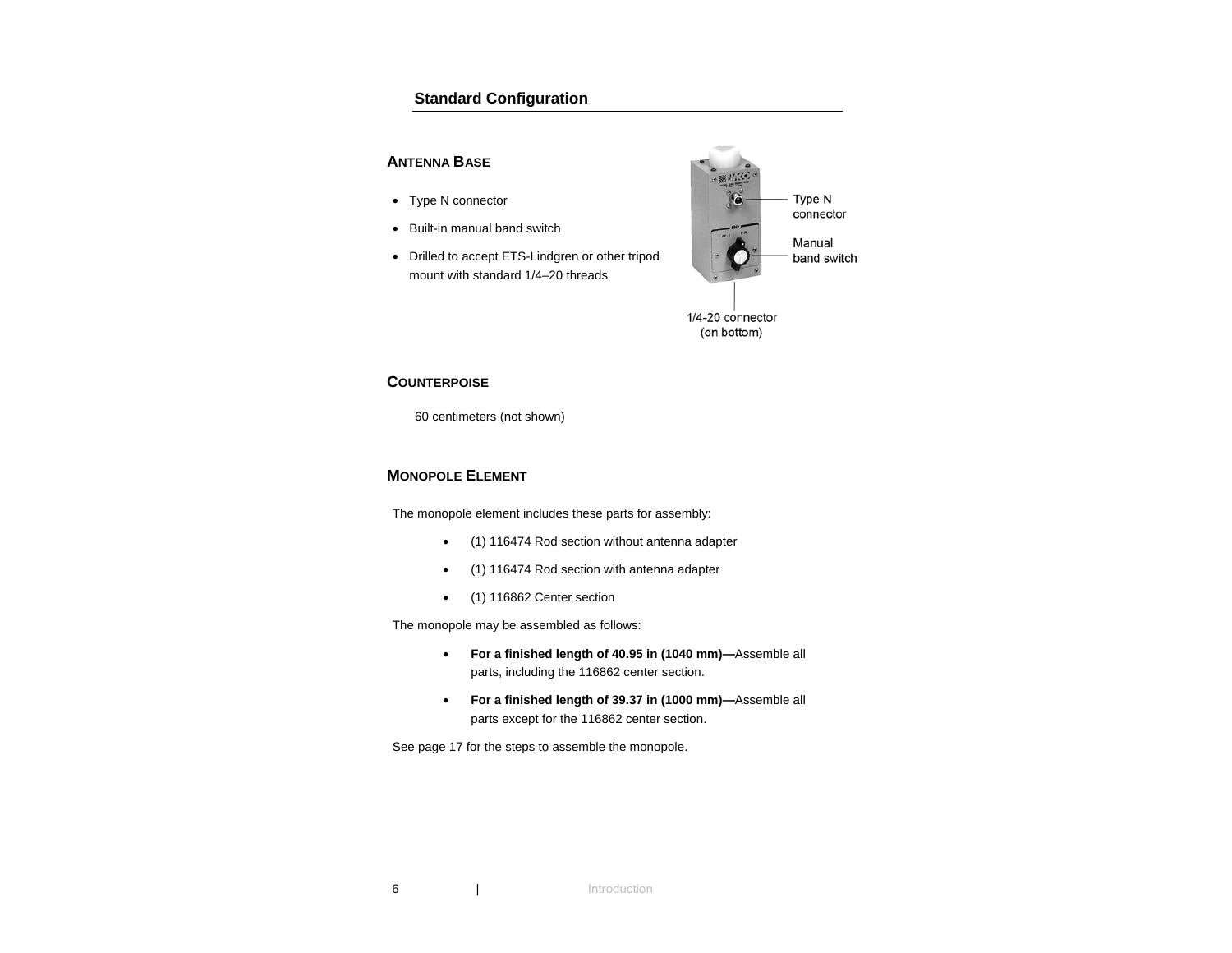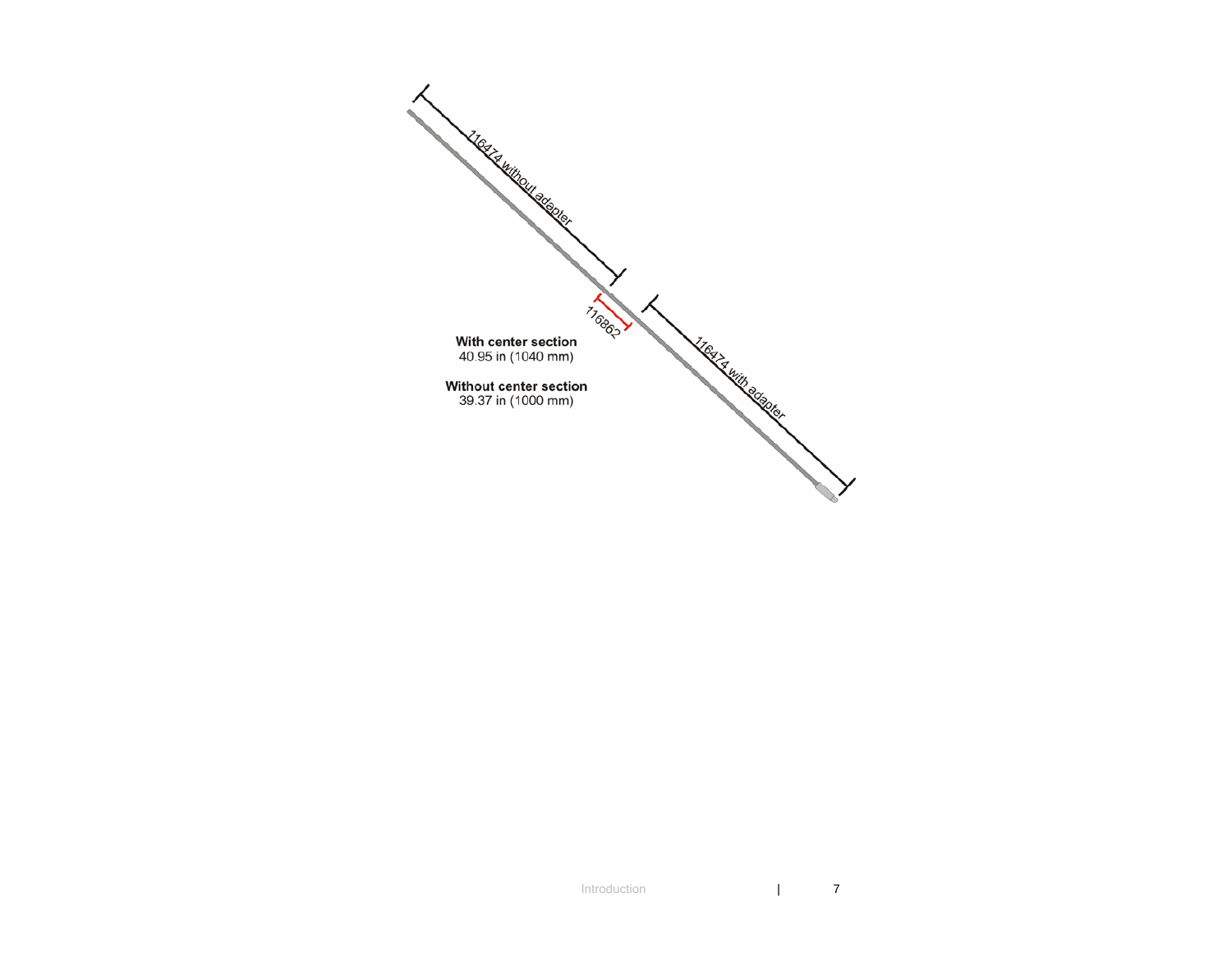#### **Model 3305 E-Field Shielding Effectiveness Test Kit**

<span id="page-7-0"></span>The **ETS-Lindgren Model 3305 E-Field Shielding Effectiveness Test Kit** is a set that includes these antennas:

- Model 3303
- Model 3301C Active Monopole Antenna

Together these antennas are designed to measure shielding effectiveness per IEEE 299, MIL-STD-285, and NSA 65-6. The set operates from 1 kHz to 30 MHz. The maximum power required to measure the attenuation per NSA 65-6 is 80 watts.

Additional information about the Model 3301C can be found at [www.ets-lindgren.com/3301C](http://www.ets-lindgren.com/page/all.cfm?i=3301C).



Model 3303 and Model 3301C are also sold separately.

### **Tripod Options**

ETS-Lindgren offers the following non-metallic, non-reflective tripods for use at both indoor and outdoor EMC test sites.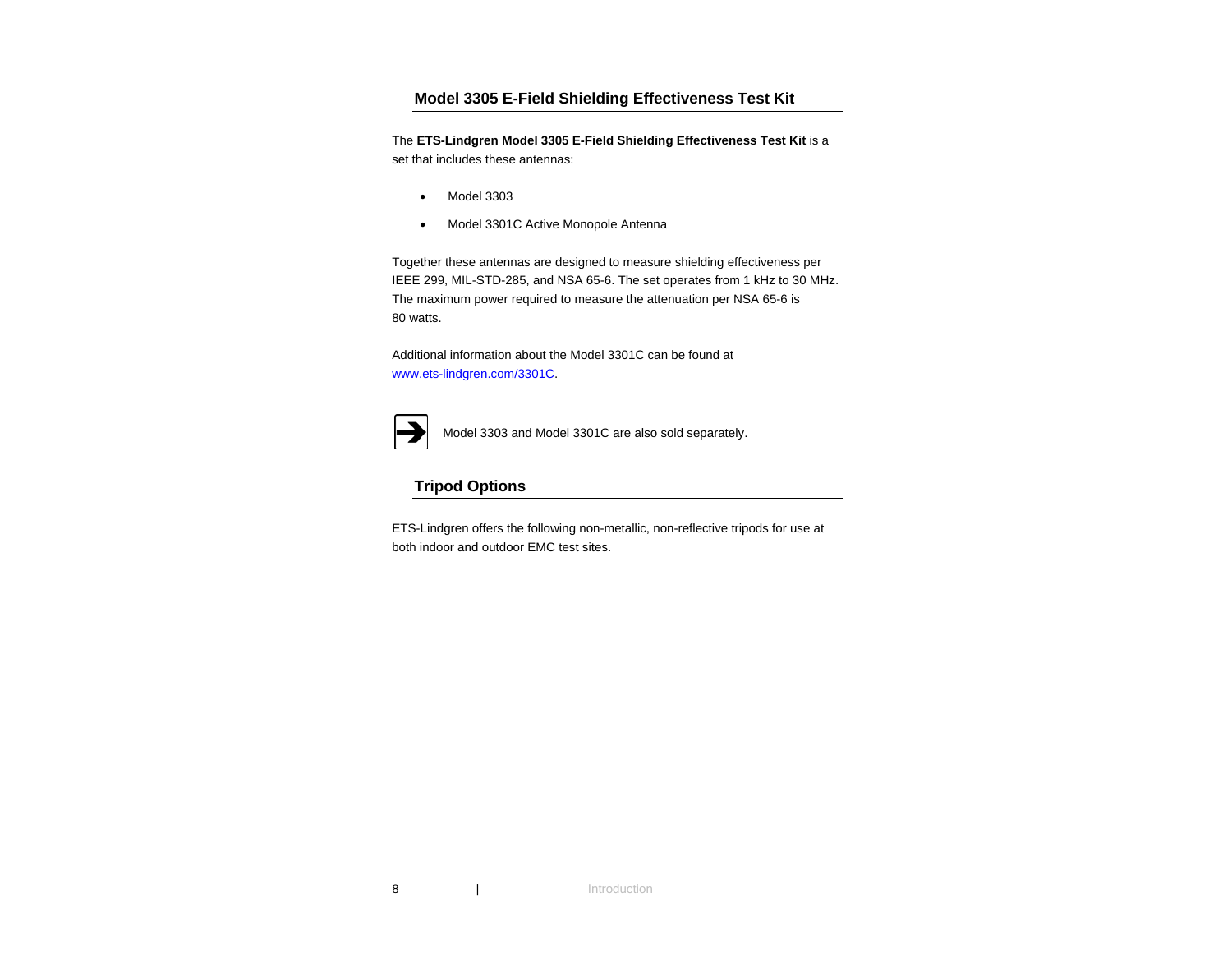• **4-TR Tripod—**Constructed of linen phenolic and delrin, designed with an adjustable center post for precise height adjustments. Maximum height is 2.0 m (80.0 in), and minimum height is 94 cm (37.0 in). This tripod can support up to an 11.8 kg (26.0 lb) load.

• **7-TR Tripod—**Constructed of PVC and fiberglass components, providing increased stability for physically large antennas. The unique design allows for quick assembly, disassembly, and convenient storage. Allows several different configurations, including options for manual or pneumatic polarization. Quick height adjustment and locking wheels provide ease of use during testing. Maximum height is 2.17 m (85.8 in), with a minimum height of 0.8 m (31.8 in). This tripod can support a 13.5 kg (30 lb) load.

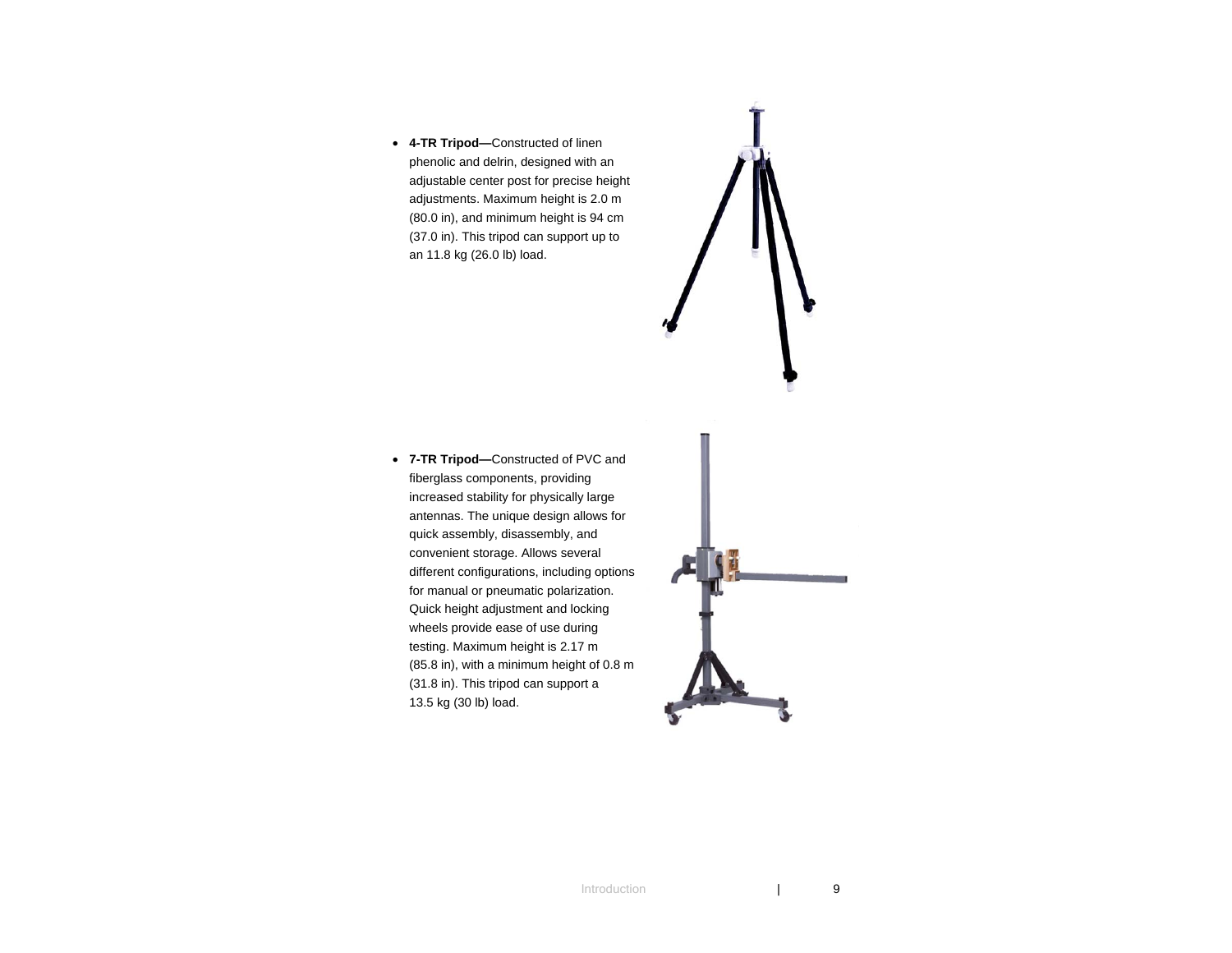### **ETS-Lindgren Product Information Bulletin**

<span id="page-9-0"></span>See the ETS-Lindgren *Product Information Bulletin* included with your shipment for the following:

- Warranty information
- Safety, regulatory, and other product marking information
- Steps to receive your shipment
- Steps to return a component for service
- ETS-Lindgren calibration service
- ETS-Lindgren contact information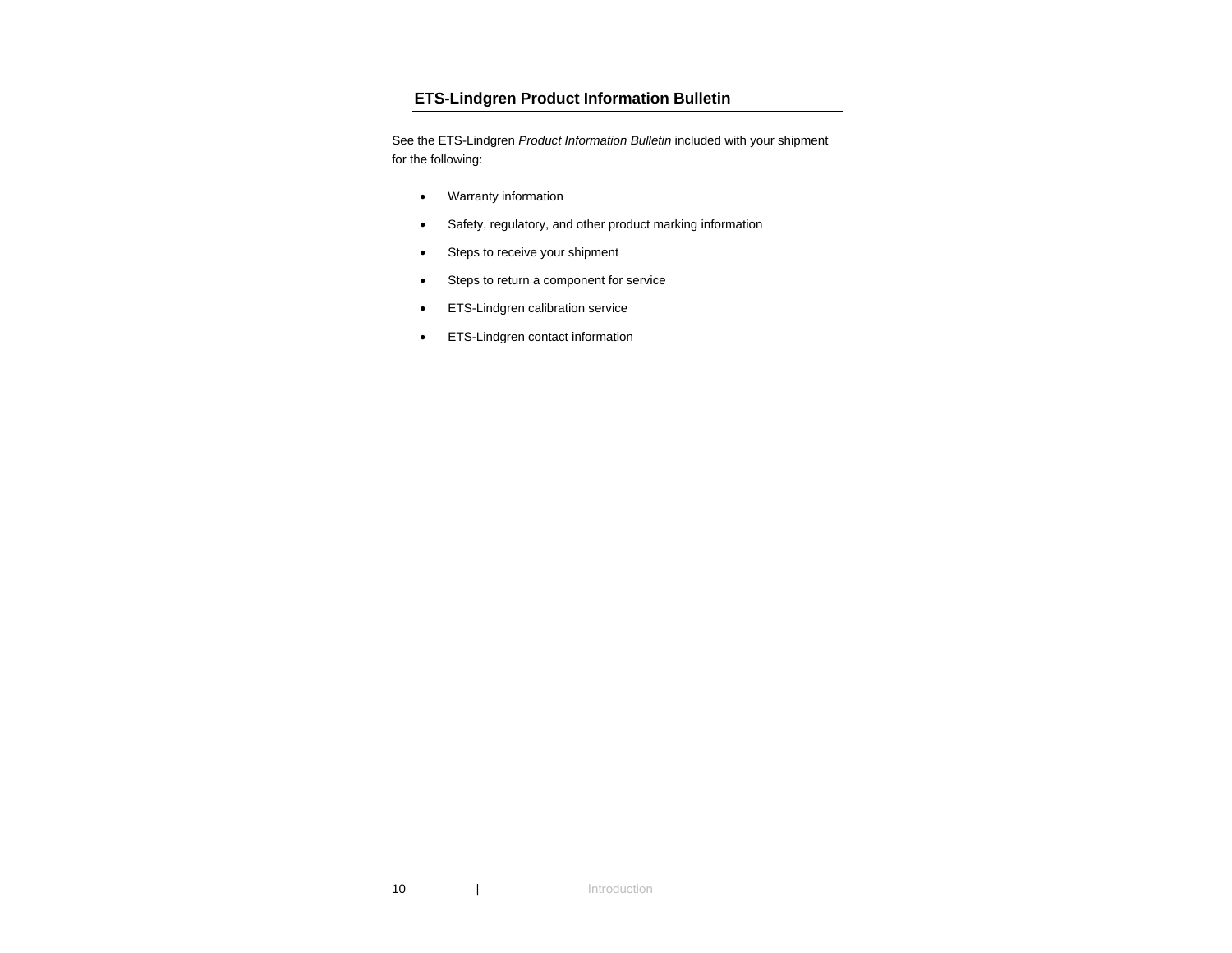### <span id="page-10-0"></span>**2.0 Maintenance**

# **CAUTION**

**Before performing any maintenance, follow the safety information in the ETS-Lindgren** *Product Information Bulletin* **included with your shipment.** 



**Maintenance of the Model 3303 is limited external components such as cables or connectors.** 

**Clean the exterior of the cabinet using a damp cloth and mild cleaner. Always unplug the unit before cleaning.** 

**If you have any questions concerning maintenance, contact ETS-Lindgren Customer Service.** 

#### **Annual Calibration**

See the *Product Information Bulletin* included with your shipment for information on ETS-Lindgren calibration services.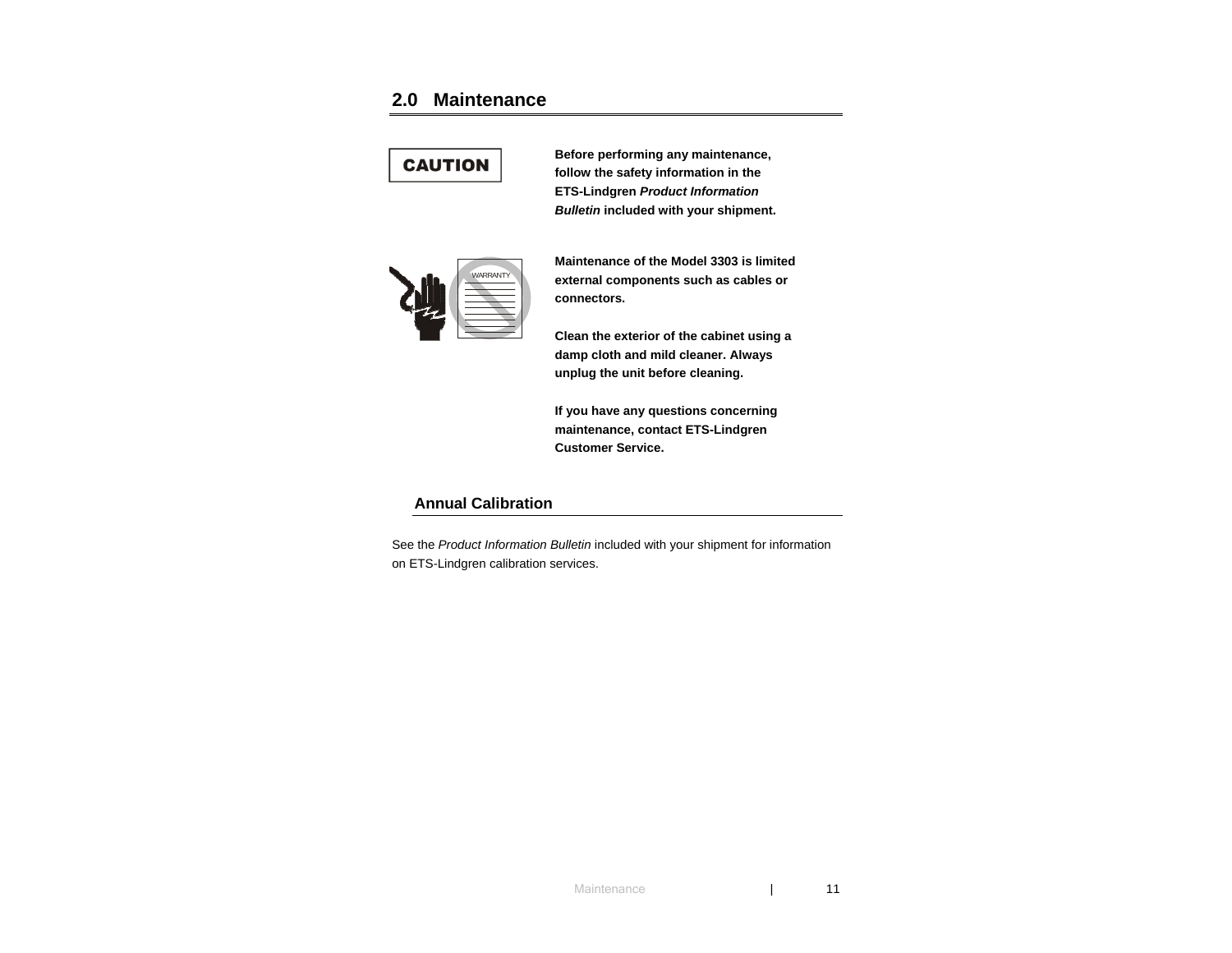## **Replacement and Optional Parts**

<span id="page-11-0"></span>Following are the part numbers for ordering replacement or optional parts for the Model 3303 Rod Antenna.

| <b>Part Description</b> | <b>Part Number</b>                                                                                                                   |  |
|-------------------------|--------------------------------------------------------------------------------------------------------------------------------------|--|
| Counterpoise (60 cm)    | 100692C                                                                                                                              |  |
| Monopole Element        | $\bullet$ 116476 Monopole,<br>entire assembly<br>116474 Rod section without<br>$\bullet$<br>antenna adapter<br>116862 Center section |  |

**Note:** 116474 Rod section with antenna adapter is not a replaceable part; if you need that section, you will need to order the entire monopole assembly, 116476.

#### **Service Procedures**

For the steps to return a system or system component to ETS-Lindgren for service, see the *Product Information Bulletin* included with your shipment.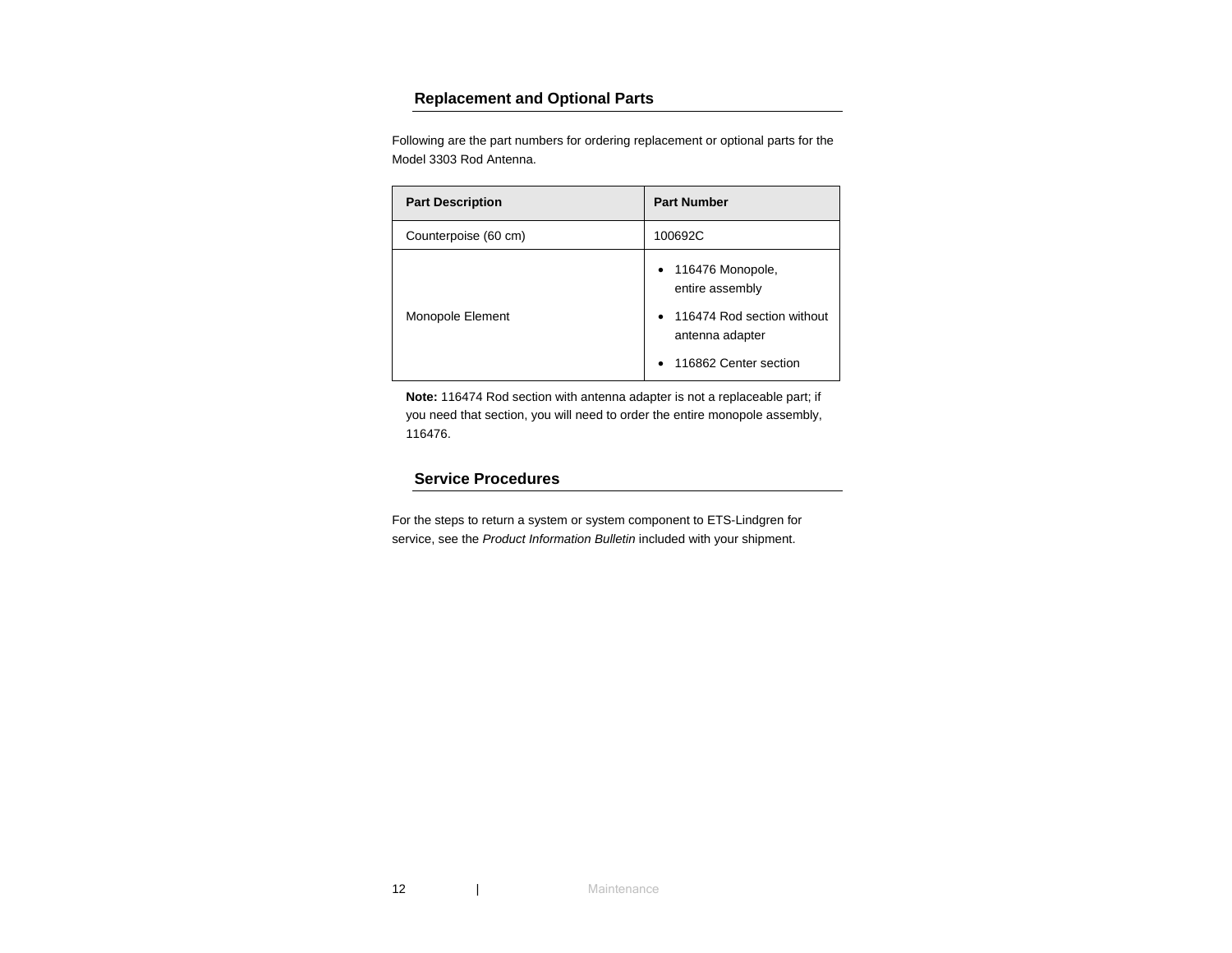# <span id="page-12-0"></span>**3.0 Specifications**

## **Electrical Specifications**

| Frequency:                          | 1 kHz-30 MHz                                                         |
|-------------------------------------|----------------------------------------------------------------------|
| <b>Maximum Continuous</b><br>Power: | 300 W                                                                |
| <b>Peak Power:</b>                  | 1 kW                                                                 |
| Impedance (Nominal):                | Varies with frequency<br><b>Note:</b> Calibrated in a 50-ohm system. |
| Connector:                          | Type N female                                                        |

## **Physical Specifications**

| <b>Base Height:</b>      | 15.2 cm (6.0 in)                                                                                                                                                                                                                                                                               |  |
|--------------------------|------------------------------------------------------------------------------------------------------------------------------------------------------------------------------------------------------------------------------------------------------------------------------------------------|--|
| Width:                   | 7.6 cm (3.0 in)                                                                                                                                                                                                                                                                                |  |
| Depth:                   | 7.6 cm (3.0 in)                                                                                                                                                                                                                                                                                |  |
| <b>Monopole Element:</b> | For a finished length of 40.95 in<br>(1040 mm)—Assemble (2) 116474 rod<br>sections and (1) 116862.<br>• For a finished length of 39.37 in<br>(1000 mm)—Assemble (2) 116474 rod<br>sections. Do not use the 116862 center<br>section.<br>See page 17 for the steps to assemble the<br>monopole. |  |
| Weight:                  | 1.3 kg (2.8 lb)                                                                                                                                                                                                                                                                                |  |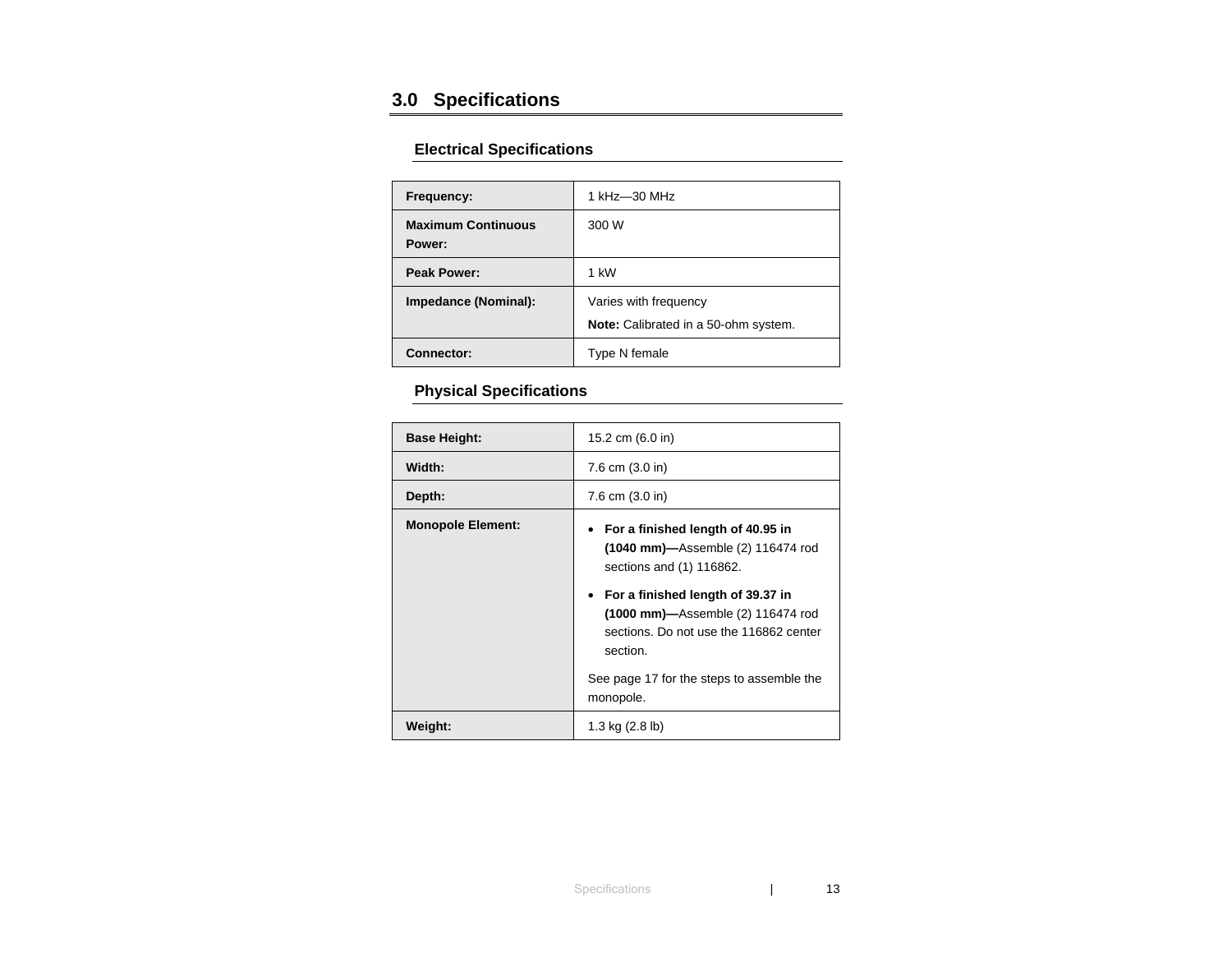This page intentionally left blank.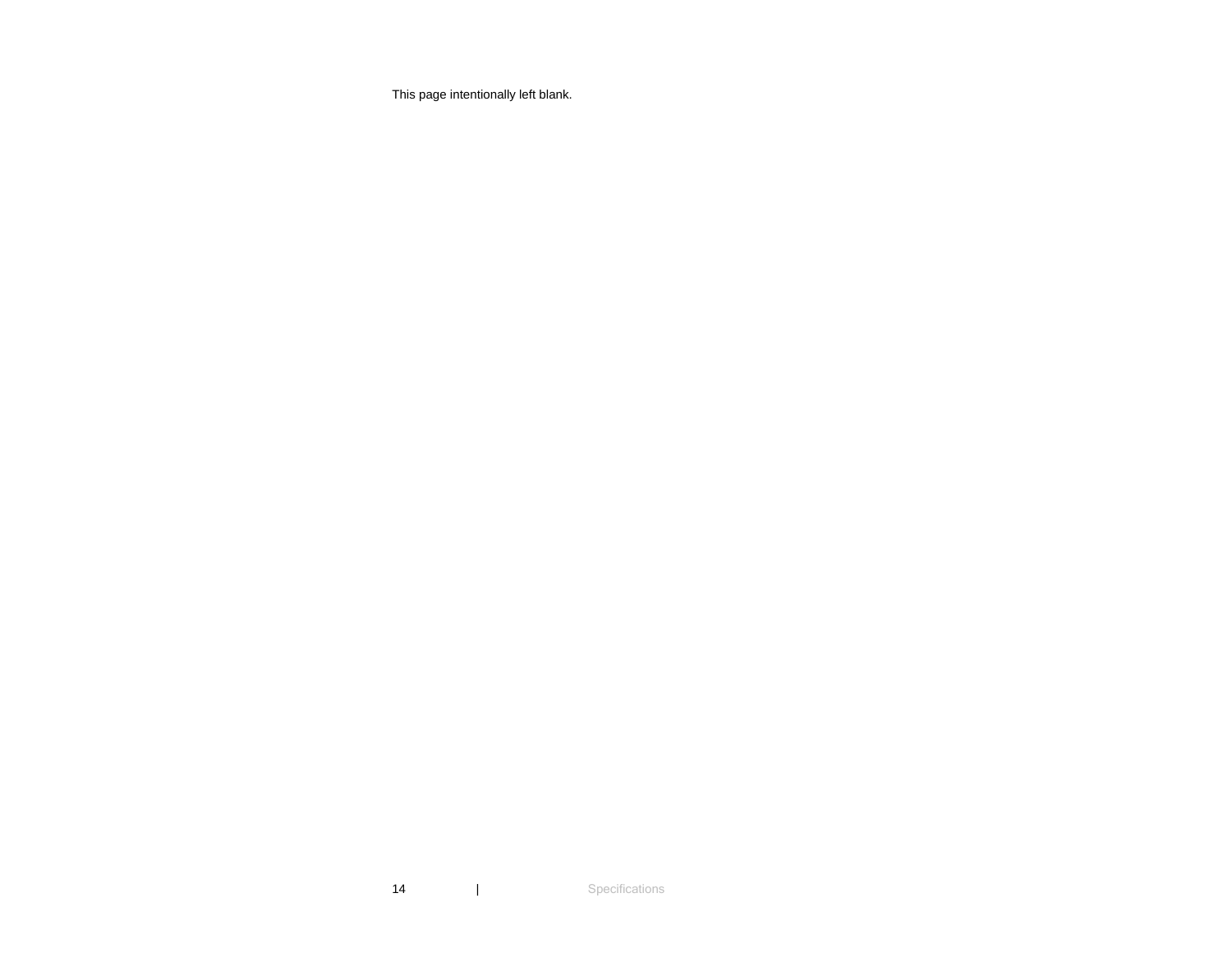# <span id="page-14-0"></span>**4.0 Assembly, Mounting, and Operation**

# **CAUTION**

**Before connecting any components, follow the safety information in the ETS-Lindgren**  *Product Information Bulletin* **included with your shipment.** 

# **CAUTION**

**Antennas are precision measurement devices. Handle your antenna with care.** 



Do not cross thread any connections or permanent damage to the antenna could occur.



The 1/4–20 mount on the bottom of the Model 3303 is not a ground location.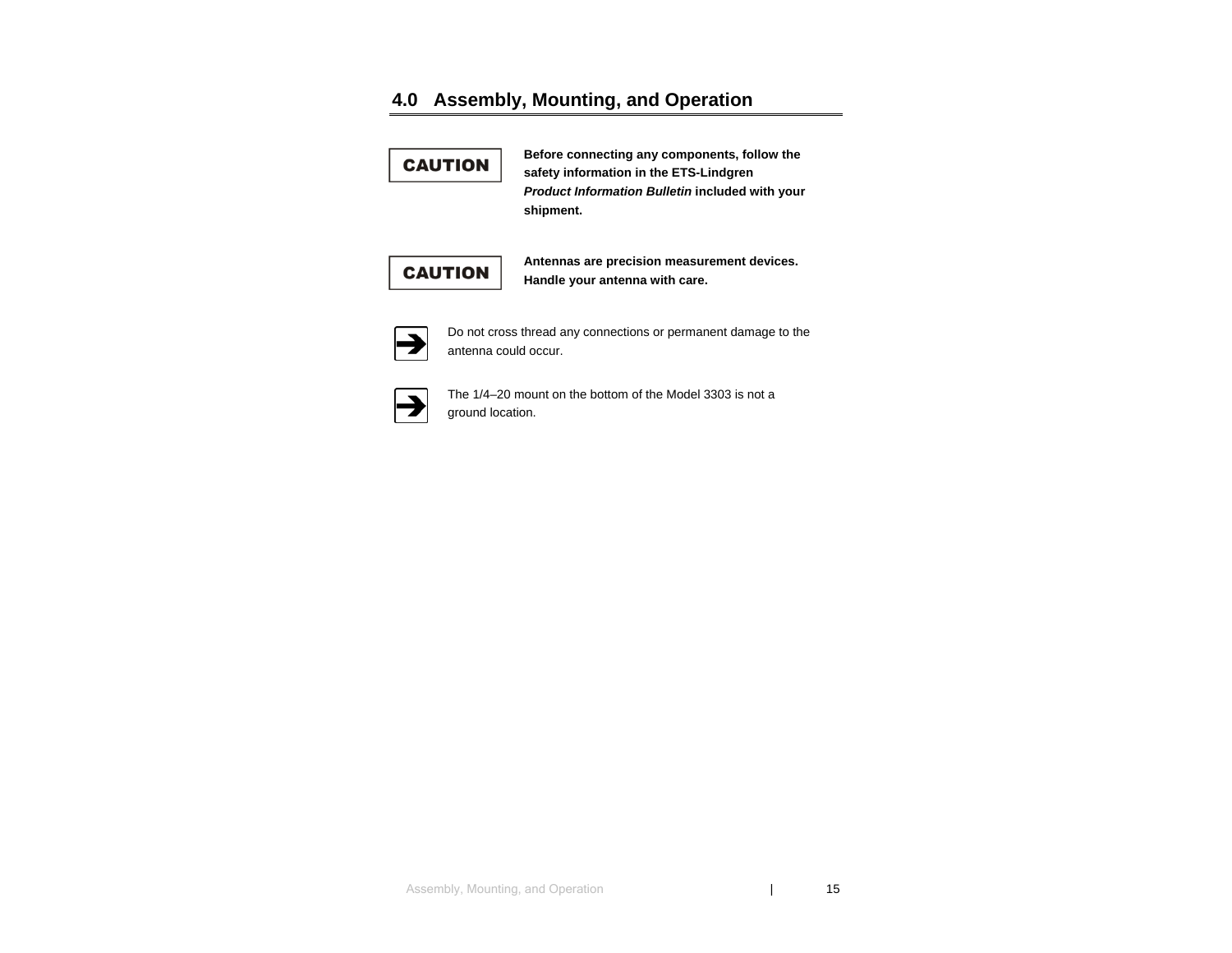### **Assembly**

#### <span id="page-15-0"></span>**ATTACH COUNTERPOISE**



#### **Do not lift the Model 3303 by the counterpoise.**

Screws (4)

The counterpoise attaches on the top of the Model 3303 Rod Antenna base with the rod element passing through the opening in the counterpoise. Mounting the counterpoise between the housing and the rod antenna prevents the body of the antenna from intruding into the field being measured.



- **1.** Unfold the counterpoise and place it on top of the base.
- **2.** Attach the counterpoise to the base using the four screws on the top of the base.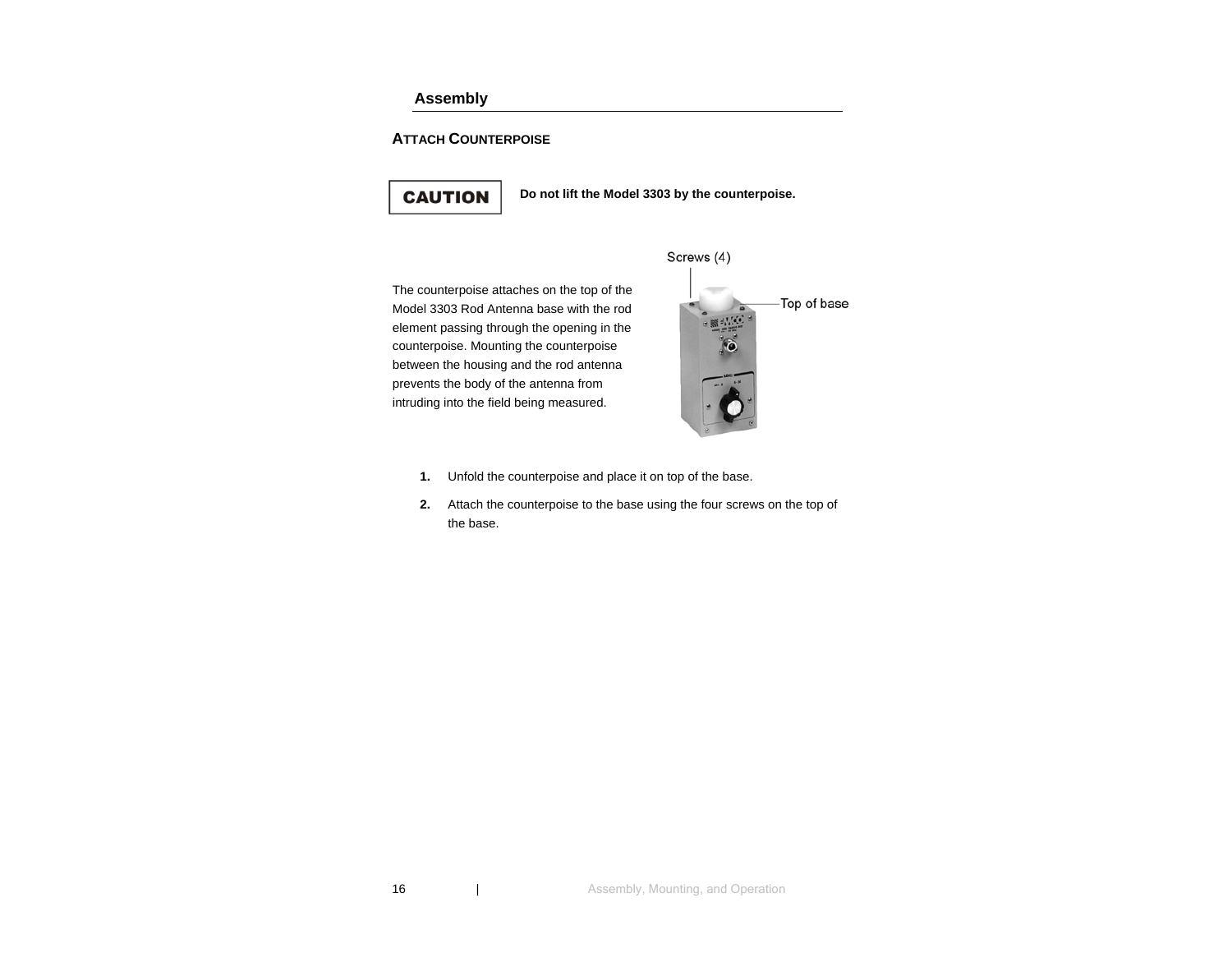#### <span id="page-16-1"></span><span id="page-16-0"></span>**ASSEMBLE / ATTACH ROD ELEMENT**

- **1.** Assemble the rod element:
	- **For a finished length of 40.95 in (1040 mm)—**Assemble (2) 116474 rod sections and (1) 116862 center section.
	- **For a finished length of 39.37 in (1000 mm)—**Assemble (2) 116474 rod sections. Do not use the 116862 center section.

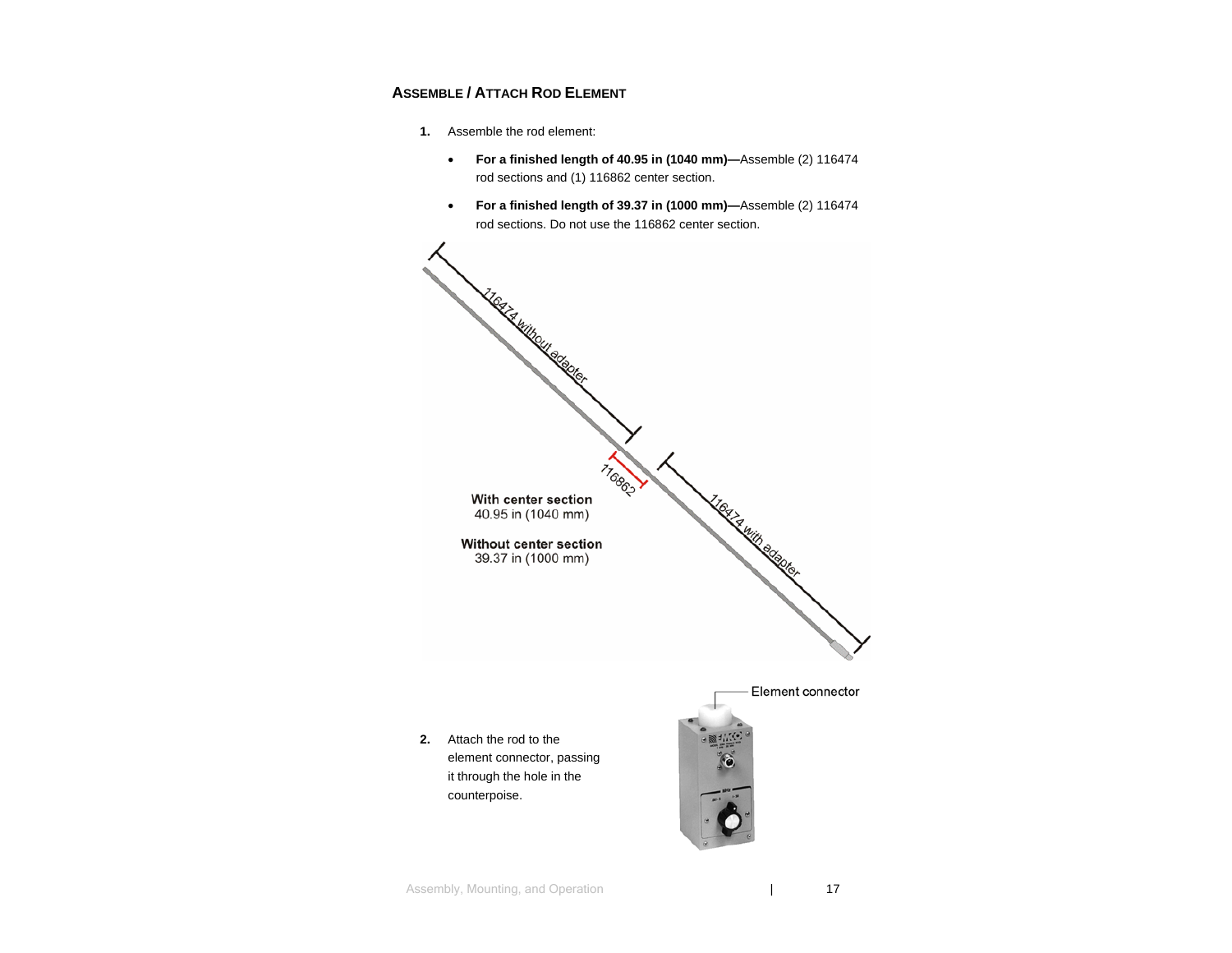#### **Mounting**

#### <span id="page-17-0"></span>**4-TR TRIPOD**

Use the 1/4–20 mount on the bottom of the Model 3303 to mount directly onto an ETS-Lindgren 4-TR Tripod; no additional hardware is required.

#### **7-TR AND MAST MOUNTING OPTIONS**

Following are options for mounting the Model 3303 onto an ETS-Lindgren 7-TR Tripod or mast. Contact the ETS-Lindgren Sales Department for information on ordering optional mounting hardware.

*Mast* refers to 2070 Series, 2075, and 2175 Antenna Towers. *7-TR* refers to 109042, 108983, and 108507 booms:

- *109042 boom*—Straight boom; for general antenna mounting on a 7-TR
- *108983 boom*—Offset boom; for general antenna mounting on a 7-TR with pneumatic or manual polarization; can also be used to mount stinger-type antennas
- *108507 boom*—For Model 3106 Series antennas only; when changing polarization, maintains centerline rotation

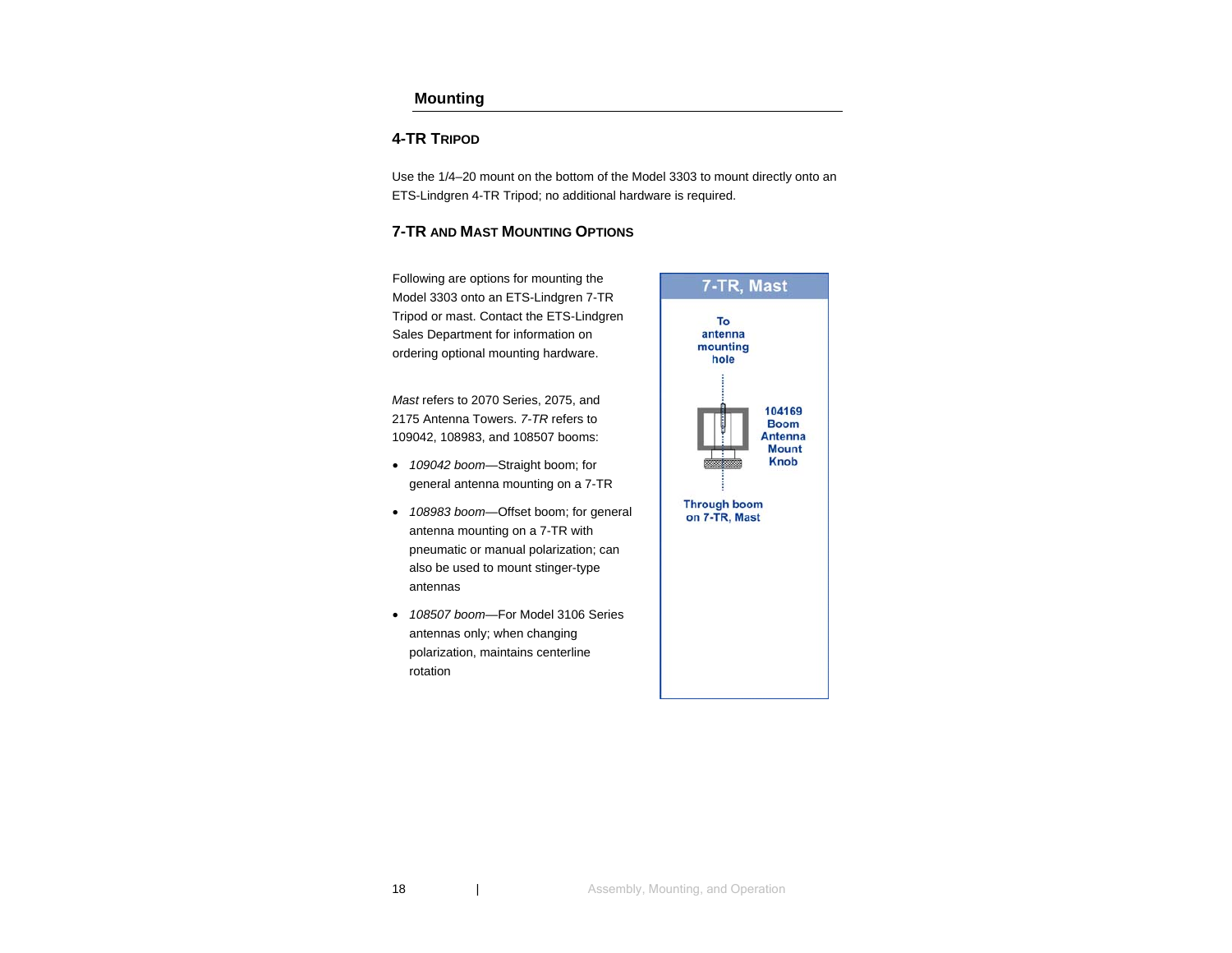### <span id="page-18-0"></span>**2X2 BOOM MOUNTING OPTIONS**



*2x2 boom* refers to a typical 2-inch by 2-inch boom.

Following are options for mounting the Model 3303 onto a 2x2 boom. Contact the ETS-Lindgren Sales Department for information on ordering optional mounting hardware.

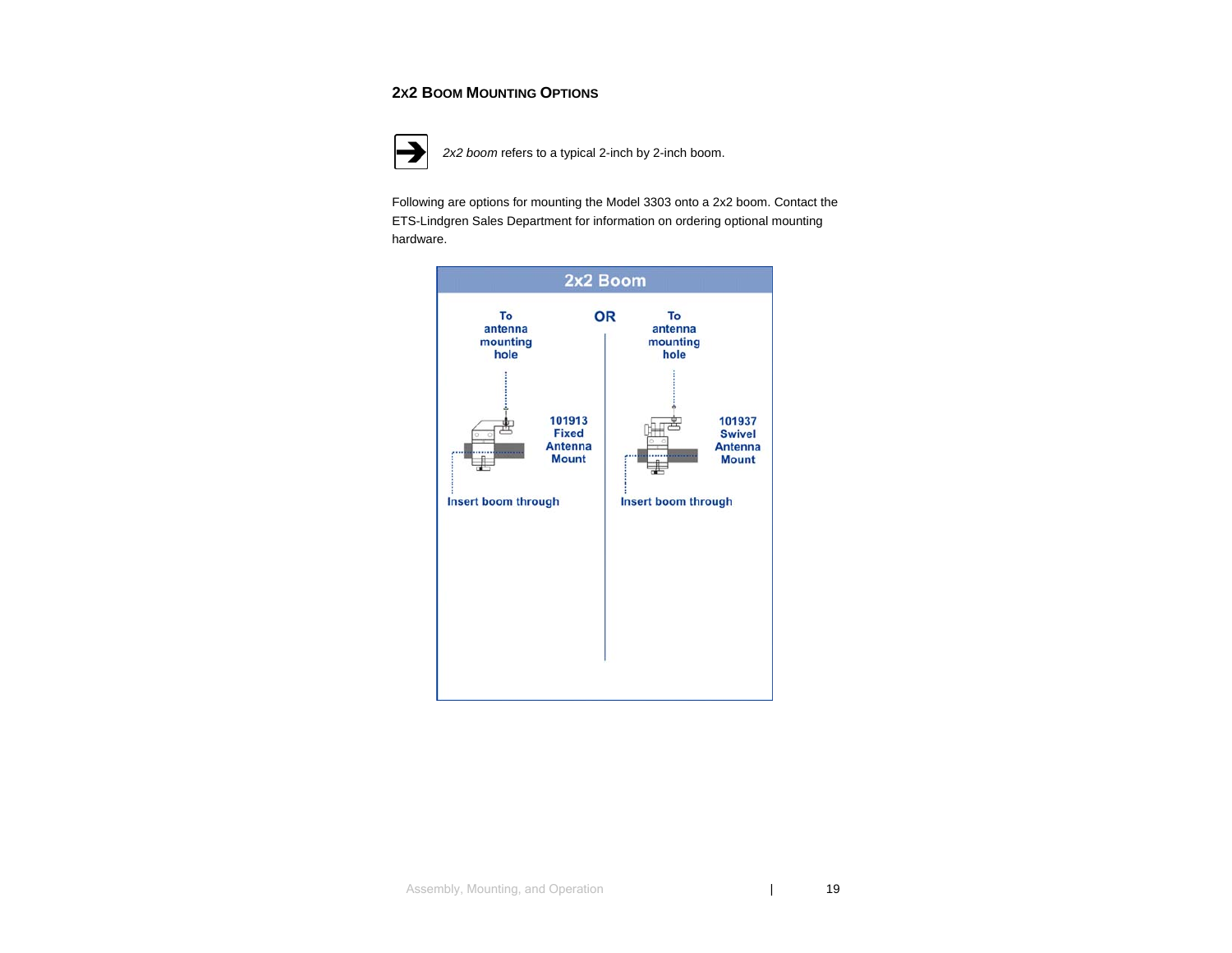## **Operation**

<span id="page-19-0"></span>

**Reduce amplifier power to zero watts before band switching the Model 3303.** 

Select the desired frequency band by rotating the band switch.



**20 | Assembly, Mounting, and Operation**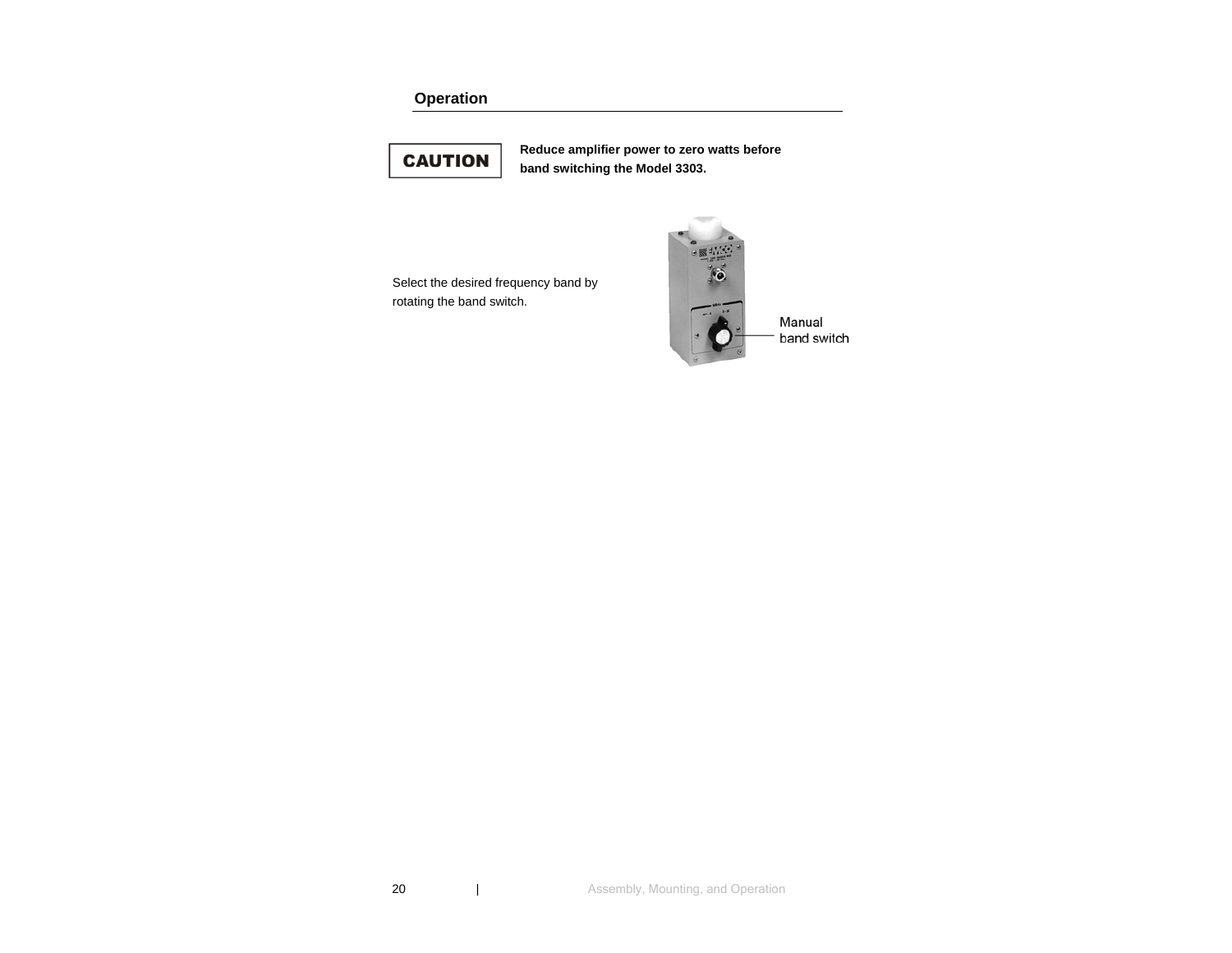# <span id="page-20-0"></span>**5.0 Model 3305 Suggested Test Setup**

| <b>CAUTION</b> |
|----------------|
|----------------|

**Before connecting any components, follow the safety information in the ETS-Lindgren**  *Product Information Bulletin* **included with your shipment.** 

#### **Measuring Electronic Field Shielding Effectiveness**



**Reduce amplifier power to zero watts before band switching the Model 3303.** 

| Reference: |
|------------|
|            |

```
• NSA 65-6
```
- MIL-STD-285
- **1.** Place the transmitting and receiving antennas so that they are 24 inches plus the thickness of the screen room wall apart from each other.
- **2.** Set up equipment as shown in *Suggested Test Setup Diagram* on page [22](#page-21-1).
- **3.** Turn generator to ON position.

Disable RF output of generator.

Turn amplifier to ON position.

Turn receiver to ON position.

Turn Model 3301C power on.

Set receiver.

Set the attenuator at maximum (100 dB–150 dB) attenuation.

Enable RF output of the generator.

**4.** Adjust signal amplitude on signal generator to maximum allowed by amplifier input.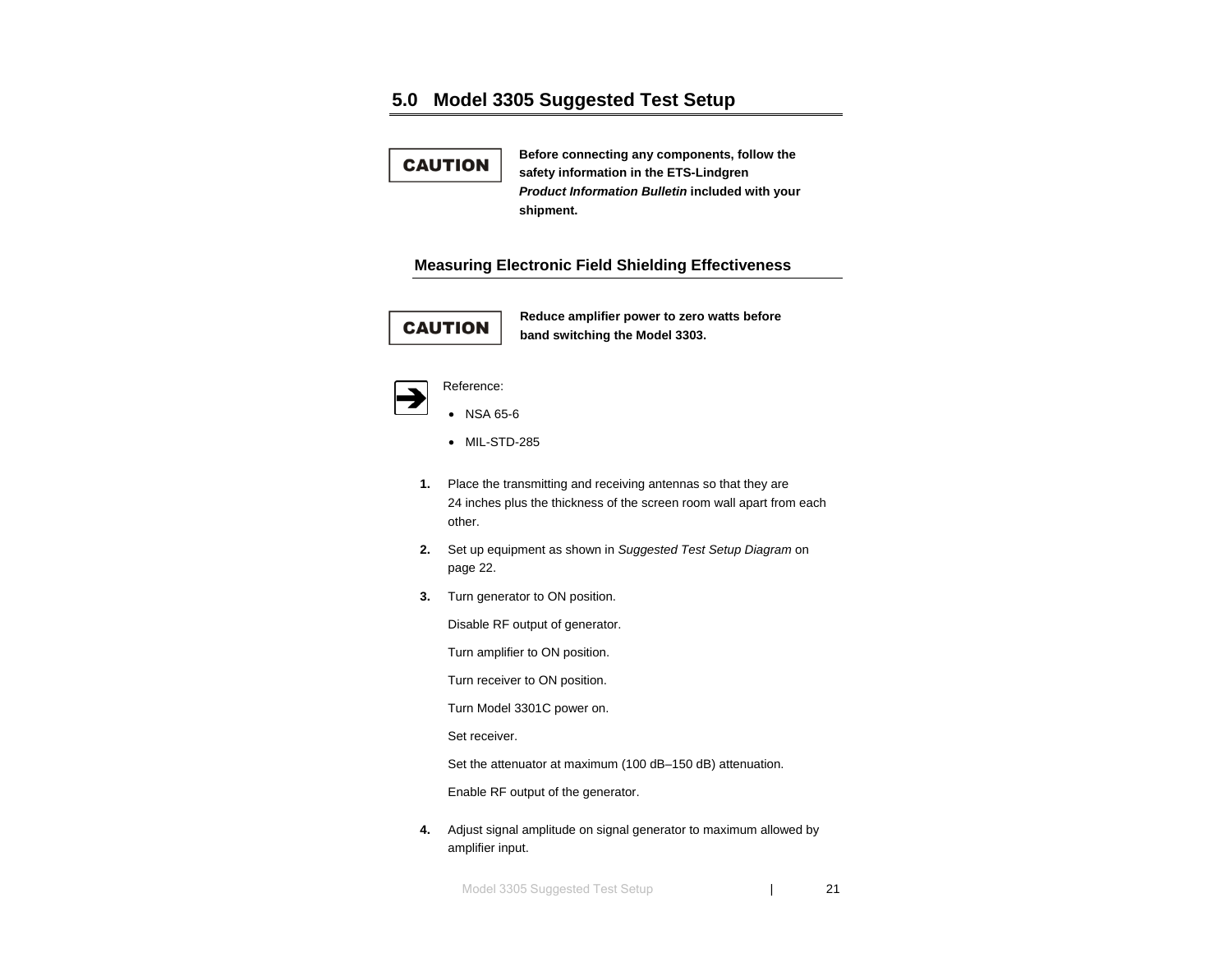- <span id="page-21-0"></span>**5.** Establish a reference level by decreasing the attenuation level until the signal can be detected by the receiver. Note the attenuator setting.
- **6.** Relocate antennas so that the screen room wall is between them.
- **7.** Reduce attenuation further until signal is again seen at the same level as without shielding.

The difference in the two attenuator settings is the shielding effectiveness. If the signal cannot be seen with a zero setting, then the shielding effectiveness is greater than the attenuation range or the power amplifier does not have enough power. *Suggested Test Setup Diagram* on page [22](#page-21-1).

The table on page [24](#page-23-1) shows the maximum shielding effectiveness measuring capability of the Model 3305 E-Field Shielding Effectiveness Test Kit and the approximate wattage required for the Model 3303 Rod Antenna to meet the minimum shielding requirements of NSA 65-6.



These shielding effectiveness readings are valid only if the power amplifier is operating in the linear region. This can be verified by reducing (or increasing) attenuation and observing the receiver signal on the analyzer or receiver. If the receiving signal also decreases (or increases) by the same amount then the amplifier is operating in the linear region.

#### **Suggested Test Setup Diagram**

<span id="page-21-1"></span>See next page for diagram.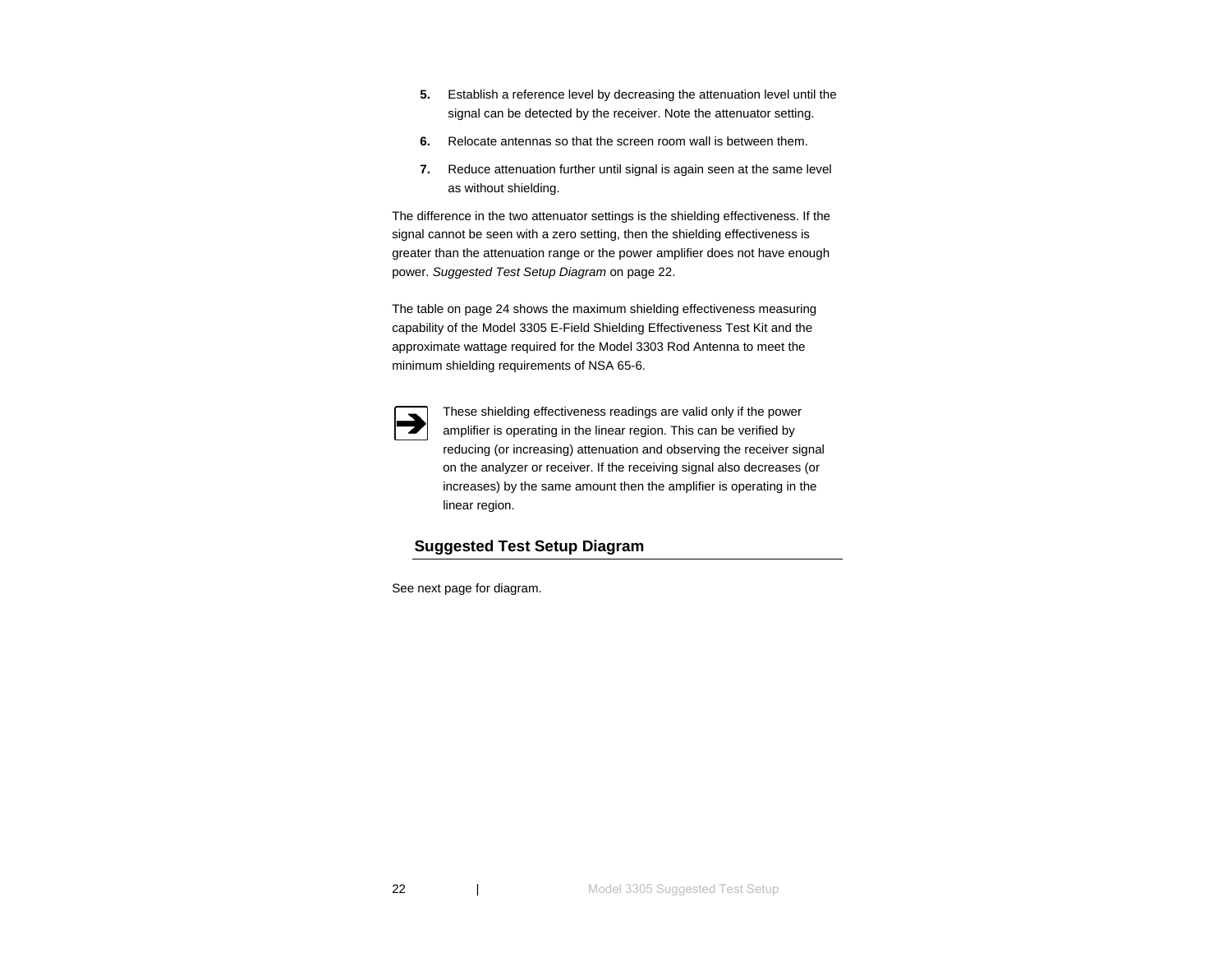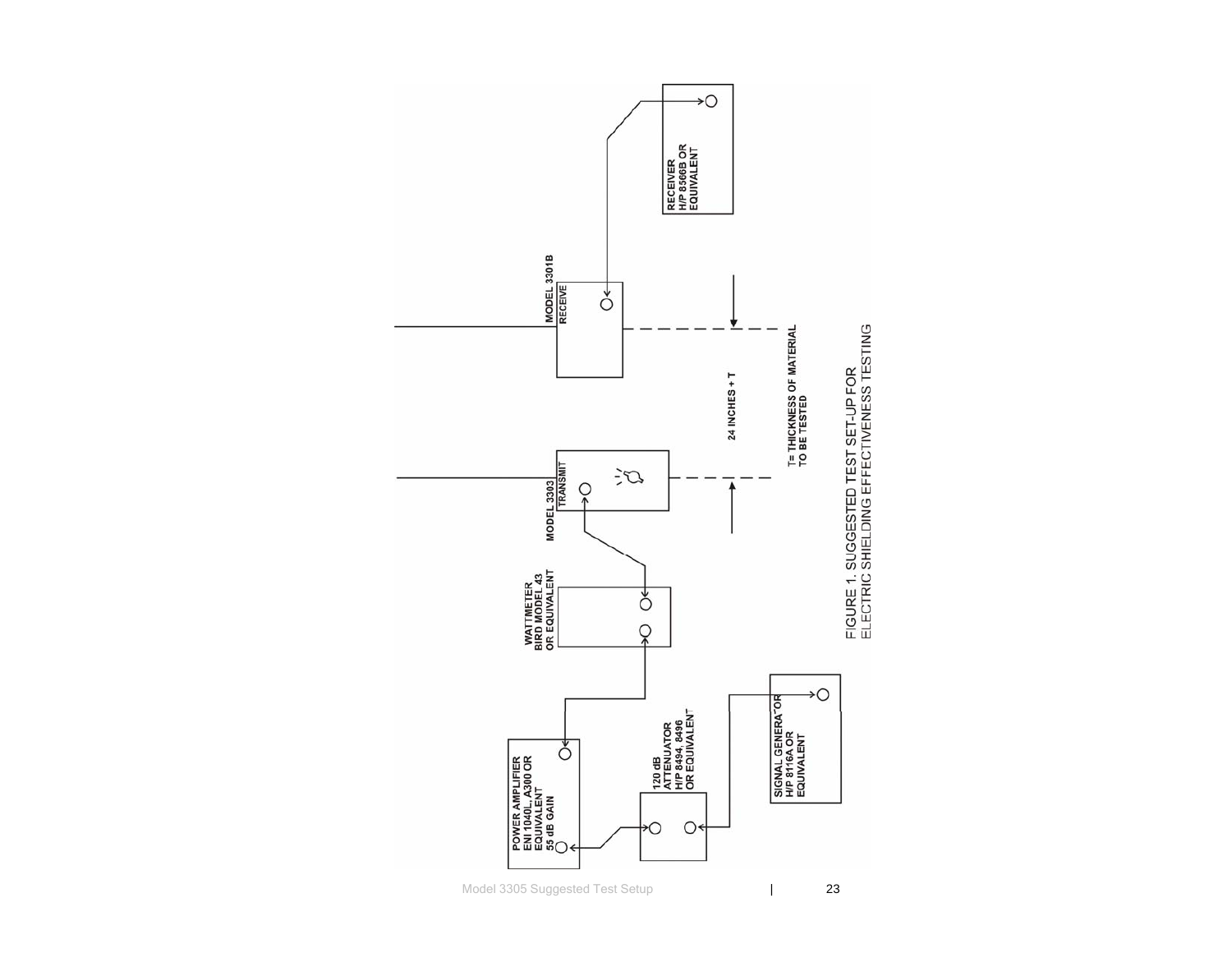# **Electric Field Shielding Effectiveness Measurement**

<span id="page-23-1"></span><span id="page-23-0"></span>

| Frequency | <b>NSA 65-6</b>        | Approximate           | <b>Maximum</b>       |
|-----------|------------------------|-----------------------|----------------------|
|           | <b>Minimum</b>         | Wattage               | <b>Shielding</b>     |
|           | <b>Attenuation for</b> | <b>Required to</b>    | (Electric Field)     |
|           | <b>Electric Field</b>  | Meet NSA 65-6         | That Can be          |
|           |                        | <b>Attenuation</b>    | <b>Measured With</b> |
|           |                        | <b>Specifications</b> | <b>This Setup</b>    |
|           |                        |                       |                      |

#### **Band 1**

| 1 kHz   | 70 dB  | 80 Watts | 100dB  |
|---------|--------|----------|--------|
| 10 kHz  | 100dB  | 80 Watts | 120 dB |
| 20 kHz  | 100 dB | 80 Watts | 115 dB |
| 30 kHz  | 100 dB | 70 Watts | 110 dB |
| 40 kHz  | 100 dB | 75 Watts | 112 dB |
| 50 kHz  | 100 dB | 40 Watts | 110 dB |
| 60 kHz  | 100 dB | 35 Watts | 110 dB |
| 70 kHz  | 100 dB | 40 Watts | 110 dB |
| 80 kHz  | 100 dB | 25 Watts | 110 dB |
| 90 kHz  | 100 dB | 30 Watts | 110 dB |
| 100 kHz | 100 dB | 30 Watts | 110 dB |
| 200 kHz | 100 dB | 25 Watts | 117 dB |
| 300 kHz | 100 dB | 25 Watts | 120 dB |
| 400 kHz | 100 dB | 25 Watts | 125 dB |
| 500 kHz | 100 dB | 25 Watts | 125 dB |
| 600 kHz | 100 dB | 30 Watts | 125 dB |
| 700 kHz | 100 dB | 30 Watts | 125 dB |
| 800 kHz | 100 dB | 30 Watts | 125 dB |
| 900 kHz | 100 dB | 30 Watts | 125 dB |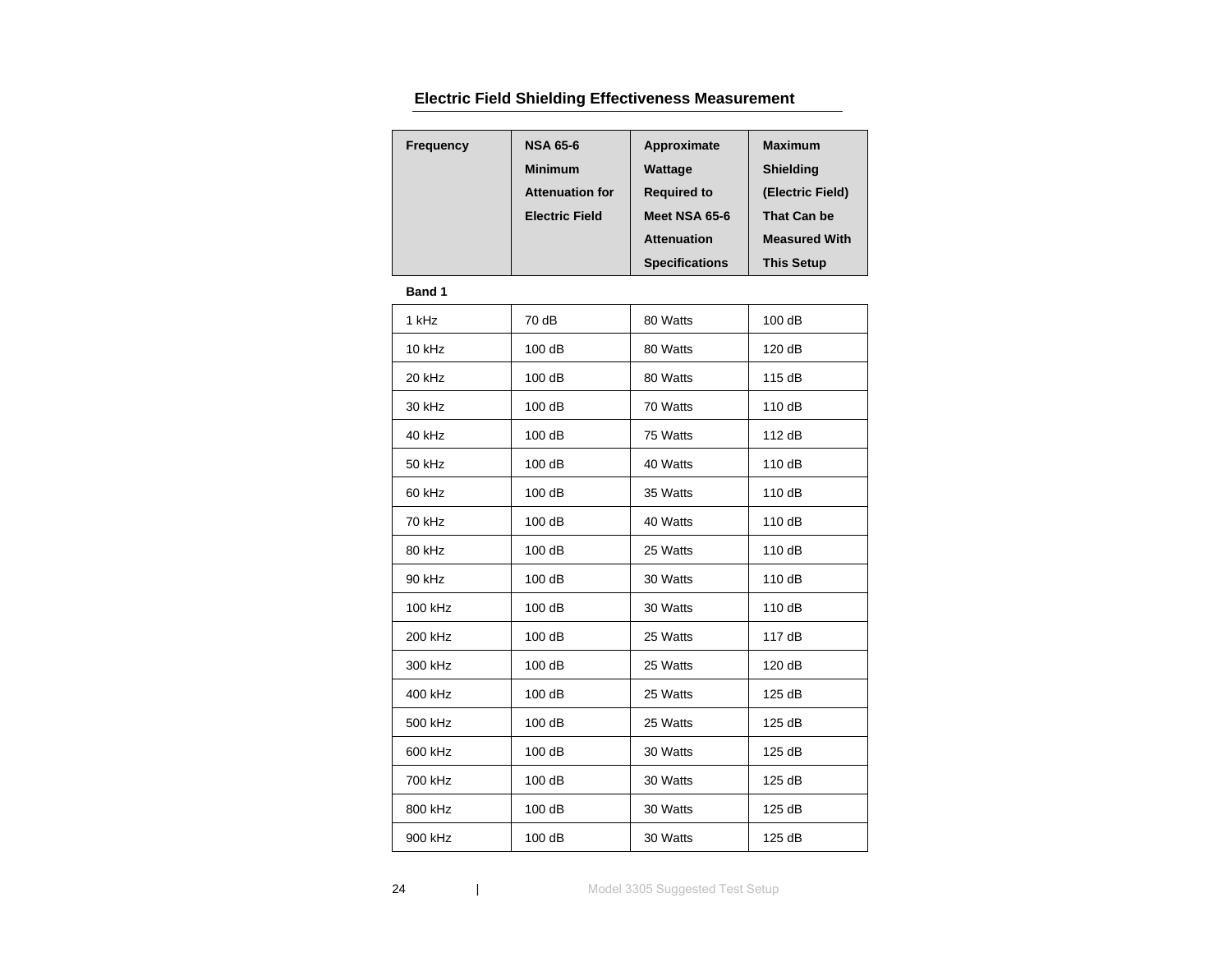| Frequency | <b>NSA 65-6</b><br><b>Minimum</b><br><b>Attenuation for</b><br><b>Electric Field</b> | Approximate<br>Wattage<br><b>Required to</b><br>Meet NSA 65-6<br><b>Attenuation</b> | <b>Maximum</b><br><b>Shielding</b><br>(Electric Field)<br>That Can be<br><b>Measured With</b> |
|-----------|--------------------------------------------------------------------------------------|-------------------------------------------------------------------------------------|-----------------------------------------------------------------------------------------------|
|           |                                                                                      |                                                                                     |                                                                                               |
|           |                                                                                      | <b>Specifications</b>                                                               | <b>This Setup</b>                                                                             |

#### **Band 1, continued**

| 1 MHz | 100dB | 30 Watts | 125dB  |
|-------|-------|----------|--------|
| 2 MHz | 100dB | 30 Watts | 125dB  |
| 4 MHz | 100dB | 30 Watts | 125 dB |
| 5 MHz | 100dB | 30 Watts | 125dB  |

| Frequency | <b>NSA 65-6</b>        | Approximate           | <b>Maximum</b>       |
|-----------|------------------------|-----------------------|----------------------|
|           | <b>Minimum</b>         | <b>Wattage</b>        | <b>Shielding</b>     |
|           | <b>Attenuation for</b> | <b>Required to</b>    | (Electric Field)     |
|           | <b>Electric Field</b>  | Meet NSA 65-6         | <b>That Can be</b>   |
|           |                        | <b>Attenuation</b>    | <b>Measured With</b> |
|           |                        | <b>Specifications</b> | <b>This Setup</b>    |

#### **Band 2**

| 5 MHz  | 100dB  | 25 Watts | 125 dB |
|--------|--------|----------|--------|
| 6 MHz  | 100 dB | 25 Watts | 125dB  |
| 8 MHz  | 100 dB | 25 Watts | 125 dB |
| 10 MHz | 100dB  | 20 Watts | 125 dB |
| 15 MHz | 100 dB | 25 Watts | 125 dB |
| 20 MHz | 100 dB | 20 Watts | 125 dB |
| 25 MHz | 100 dB | 45 Watts | 125 dB |
| 30 MHz | 100 dB | 25 Watts | 125dB  |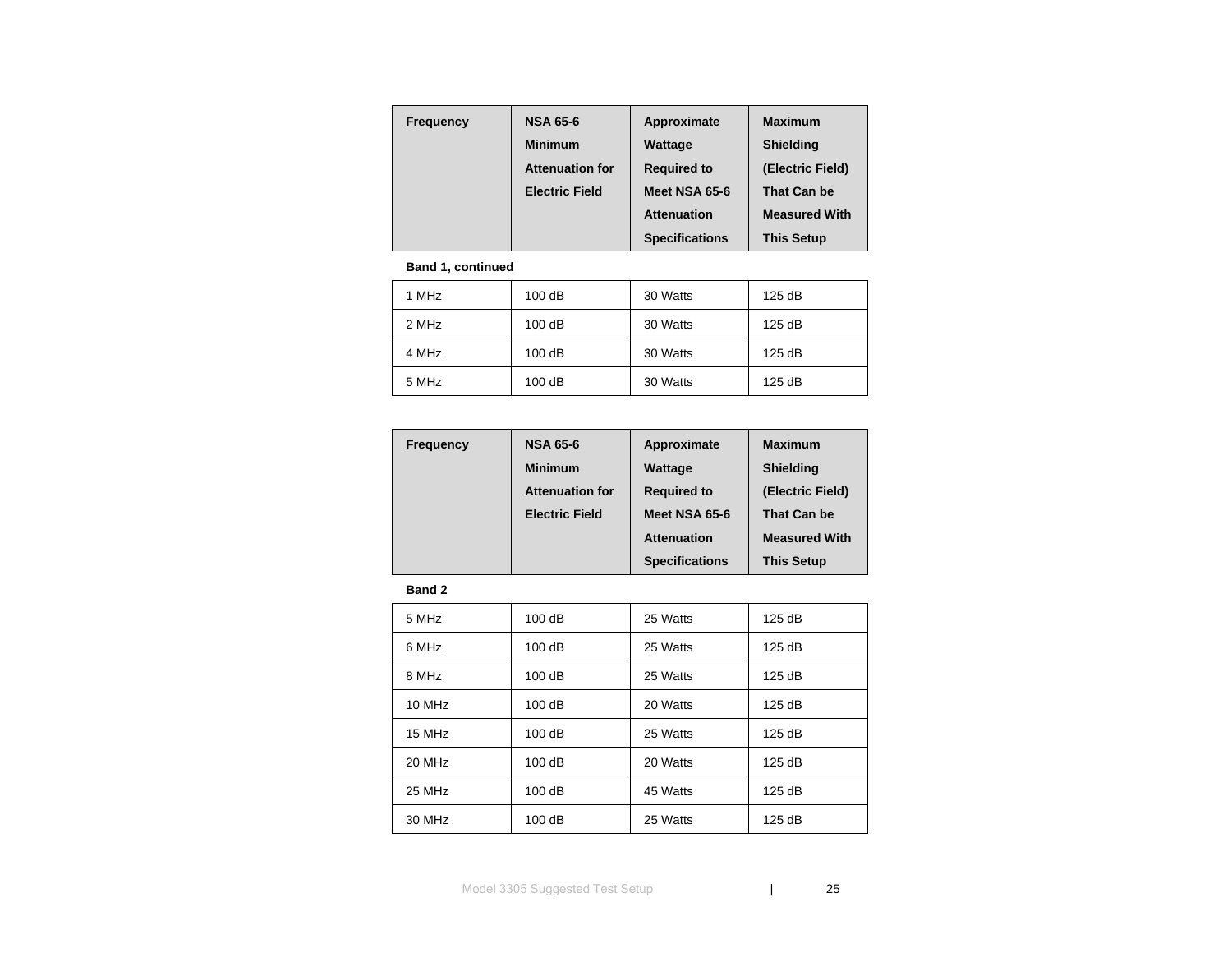This page intentionally left blank.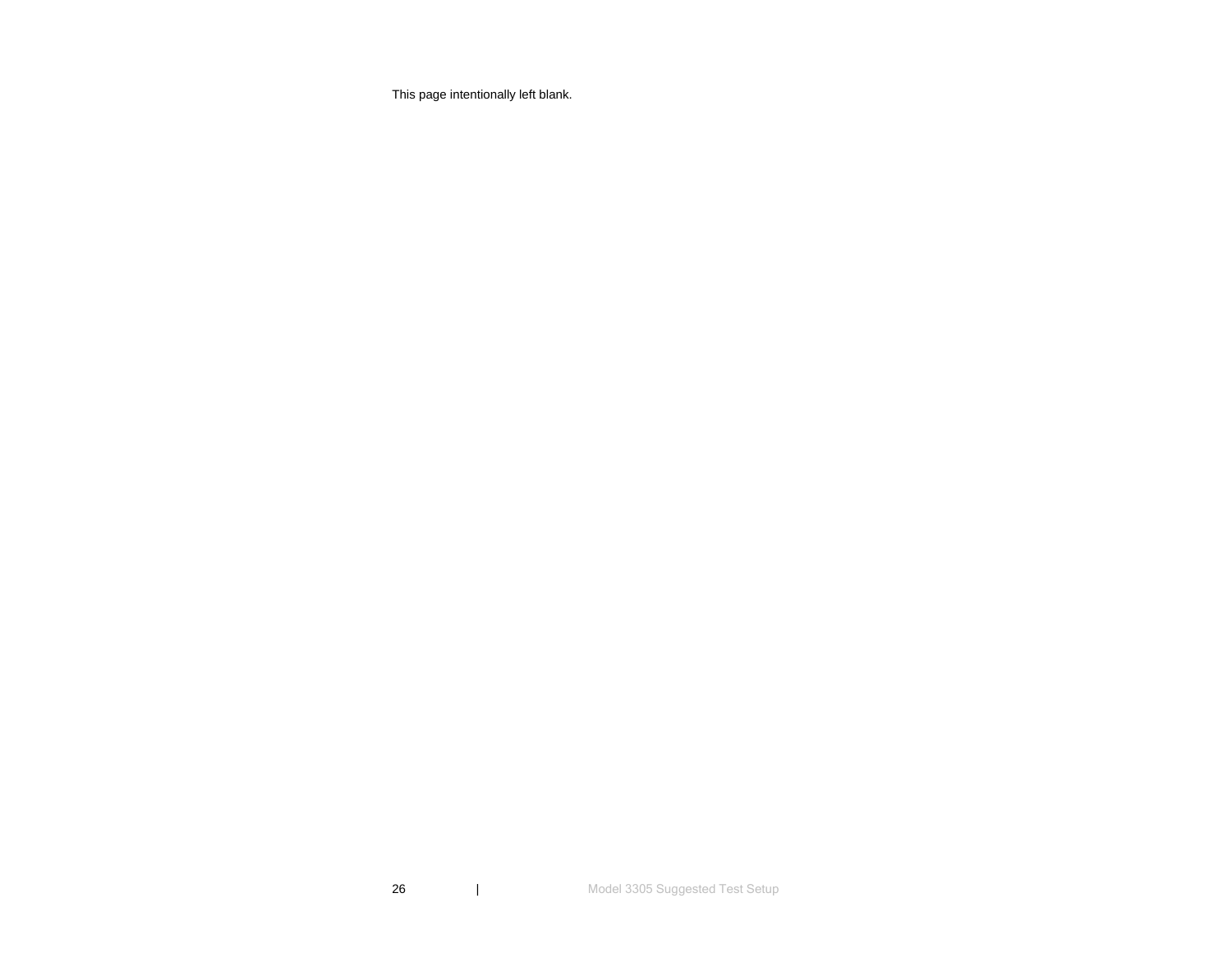# **6.0 Typical Data**

<span id="page-26-0"></span>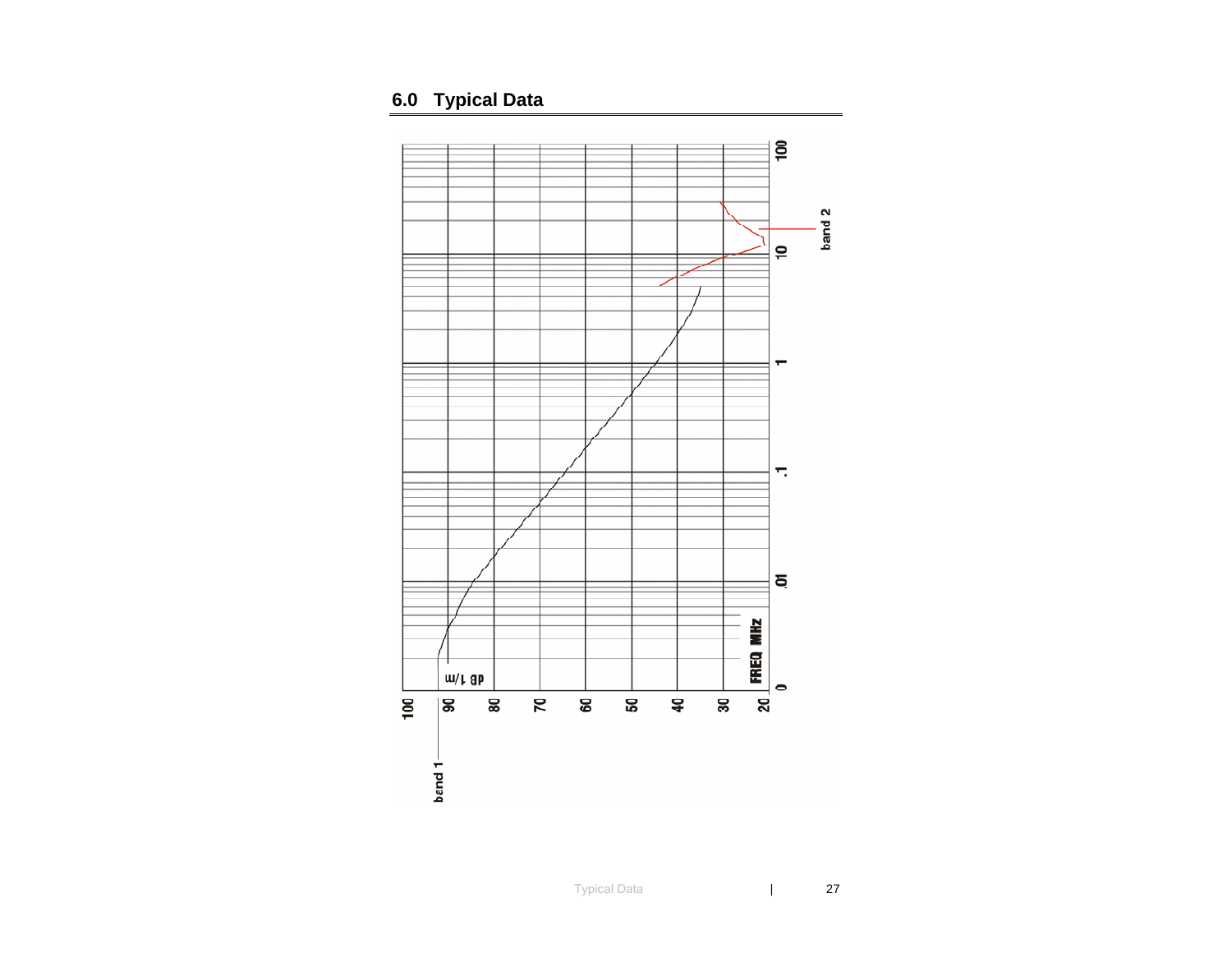This page intentionally left blank.